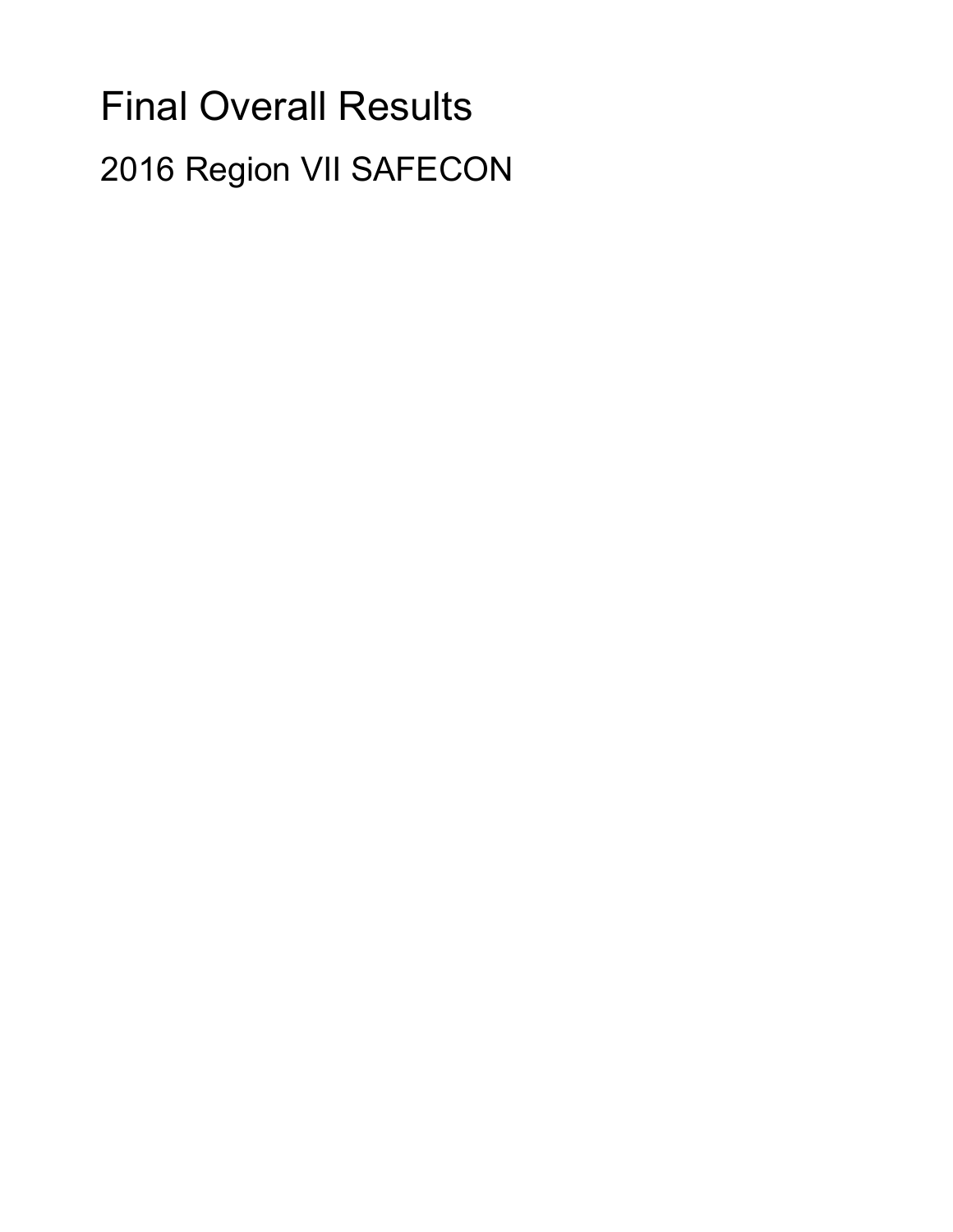| Rank           | <b>Contestants</b> |                      |      | <b>Team</b>                                           | <b>Score</b> | <b>Elapsed</b><br><b>Time</b> | <b>NC</b><br><b>Points</b> | <b>Judges</b><br><b>Points</b> |
|----------------|--------------------|----------------------|------|-------------------------------------------------------|--------------|-------------------------------|----------------------------|--------------------------------|
| 1              | Contestant         | Paul scherry         | 1111 | Delaware State<br>University                          | 34.00        | 0:13:31                       | 20.00                      | 14.00                          |
| $\overline{2}$ | Contestant         | Shaun<br>Norman      | 1412 | Schenectady<br>Community<br>College                   | 28.00        | 0:15:00                       | 19.00                      | 13.00                          |
| 3              | Contestant         | Vincent<br>Guerriere | 1215 | Farmingdale<br><b>State College</b>                   | 27.00        | 0:15:00                       | 18.00                      | 12.00                          |
| 4              | Contestant         | Cory<br>Creswell     | 1516 | <b>United States</b><br><b>Coast Guard</b><br>Academy | 24.00        | 0:15:00                       | 17.00                      | 11.00                          |
| 5              | Contestant         | <b>Bradley Dill</b>  | 1017 | <b>Bridgewater</b><br><b>State University</b>         | 21.00        | 0:14:10                       | 16.00                      | 10.00                          |
| 6              | Contestant         | Justin<br>Krasinski  | 1310 | Rensselaer<br>Polytechnic<br>Institute                | 21.00        | 0:15:00                       | 15.00                      | 9.00                           |
| $\overline{7}$ | Contestant         | Alaina<br>Kappner    | 1611 | <b>United States</b><br>Military<br>Academy           | 20.00        | 0:14:30                       | 14.00                      | 8.00                           |
| 8              | Contestant         | Zachary<br>McFadden  | 1210 | Farmingdale<br><b>State College</b>                   | 20.00        | 0:15:00                       | 13.00                      | 7.00                           |
| 9              | Contestant         | Kurt<br>Klinkmueller | 1610 | <b>United States</b><br>Military<br>Academy           | 19.00        | 0:11:38                       | 12.00                      | 6.00                           |
| 10             | Contestant         | Frederick<br>Hole    | 1319 | Rensselaer<br>Polytechnic<br>Institute                | 19.00        | 0:15:00                       | 11.00                      | 5.00                           |
| 11             | Contestant         | Keith Holmes         | 1514 | <b>United States</b><br><b>Coast Guard</b><br>Academy | 18.00        | 0:14:39                       | 10.00                      | 4.00                           |
| 12             | Contestant         | Shannon<br>Diaz      | 1116 | <b>Delaware State</b><br>University                   | 17.00        | 0:15:00                       | 9.00                       | 3.00                           |

# Aircraft Preflight Inspection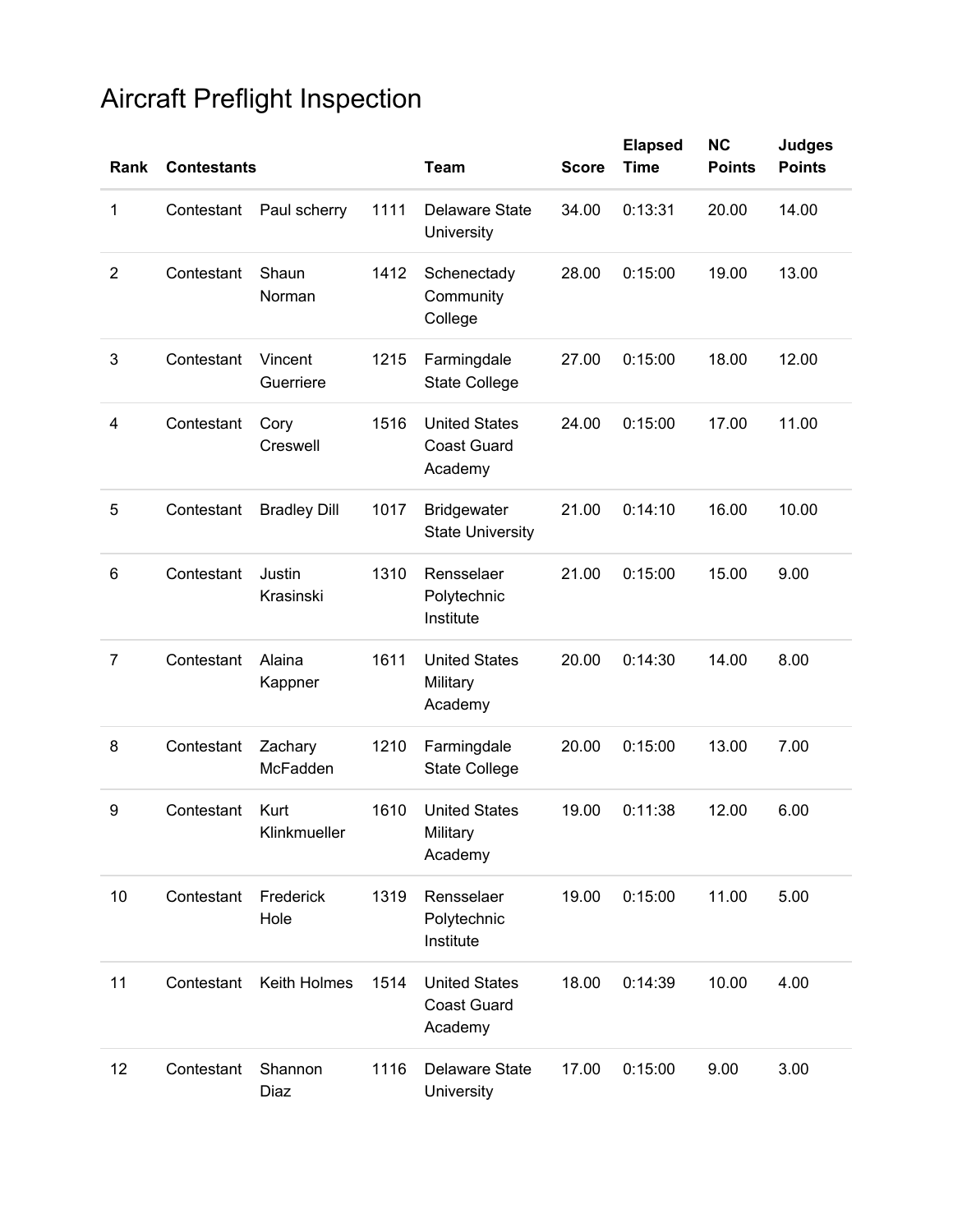| Rank | <b>Contestants</b> |                    |      | Team                                          | <b>Score</b> | <b>Elapsed</b><br><b>Time</b> | <b>NC</b><br><b>Points</b> | Judges<br><b>Points</b> |
|------|--------------------|--------------------|------|-----------------------------------------------|--------------|-------------------------------|----------------------------|-------------------------|
| 13   | Contestant         | Shannon<br>Moulton | 1011 | <b>Bridgewater</b><br><b>State University</b> | 15.00        | 0:15:00                       | 8.00                       | 2.00                    |
| 14   | Contestant         | Wandel<br>Perez    | 1411 | Schenectady<br>Community<br>College           | 14.00        | 0:15:00                       | 7.00                       | 1.00                    |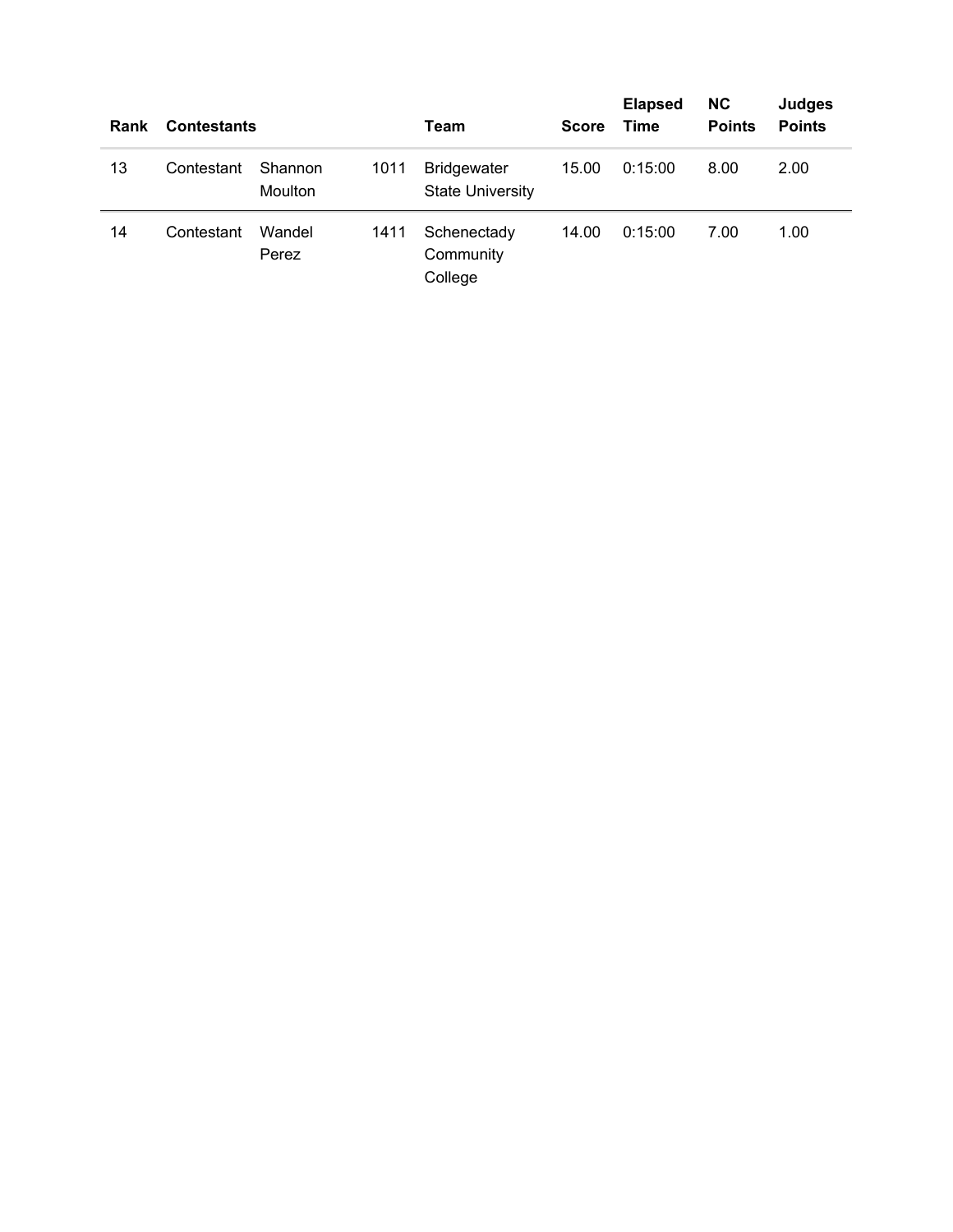## Aircraft Recognition

| Rank           | <b>Contestants</b> |                            |      | <b>Team</b>                                      | <b>Correct</b> | <b>Correct</b><br>Fill In | <b>Tie</b><br><b>Break</b> | <b>NC</b><br><b>Points</b> | <b>Judges</b><br><b>Points</b> |
|----------------|--------------------|----------------------------|------|--------------------------------------------------|----------------|---------------------------|----------------------------|----------------------------|--------------------------------|
| 1              | Contestant         | Jared Lloyd                | 1022 | <b>Bridgewater</b><br><b>State</b><br>University | 74.00          | 4.00                      | 0.00                       | 20.00                      | 35.00                          |
| $\overline{2}$ | Contestant         | Shaun<br>Norman            | 1412 | Schenectady<br>Community<br>College              | 68.00          | 3.00                      | 0.00                       | 19.00                      | 34.00                          |
| 3              | Contestant         | Jonathan<br><b>Dzwonek</b> | 1020 | <b>Bridgewater</b><br><b>State</b><br>University | 65.00          | 6.00                      | 0.00                       | 18.00                      | 33.00                          |
| 4              | Contestant         | William<br>Arters          | 1118 | Delaware<br><b>State</b><br>University           | 64.00          | 1.00                      | 0.00                       | 17.00                      | 32.00                          |
| 5              | Contestant         | Dominic<br>Clark           | 1612 | United<br><b>States</b><br>Military<br>Academy   | 63.00          | 5.00                      | 0.00                       | 16.00                      | 31.00                          |
| 6              | Contestant         | Maurice<br>Ellis           | 1112 | Delaware<br><b>State</b><br>University           | 63.00          | 5.00                      | 1.00                       | 15.00                      | 30.00                          |
| $\overline{7}$ | Contestant         | Sang Sung                  | 1211 | Farmingdale<br>State<br>College                  | 59.00          | 6.00                      | 0.00                       | 14.00                      | 29.00                          |
| 8              | Contestant         | Zachary<br>McFadden        | 1210 | Farmingdale<br>State<br>College                  | 57.00          | 7.00                      | 0.00                       | 13.00                      | 28.00                          |
| 9              | Contestant         | Justin<br>Krasinski        | 1310 | Rensselaer<br>Polytechnic<br>Institute           | 57.00          | 4.00                      | 0.00                       | 12.00                      | 27.00                          |
| 10             | Contestant         | Wandel<br>Perez            | 1411 | Schenectady<br>Community<br>College              | 57.00          | 4.00                      | 1.00                       | 11.00                      | 26.00                          |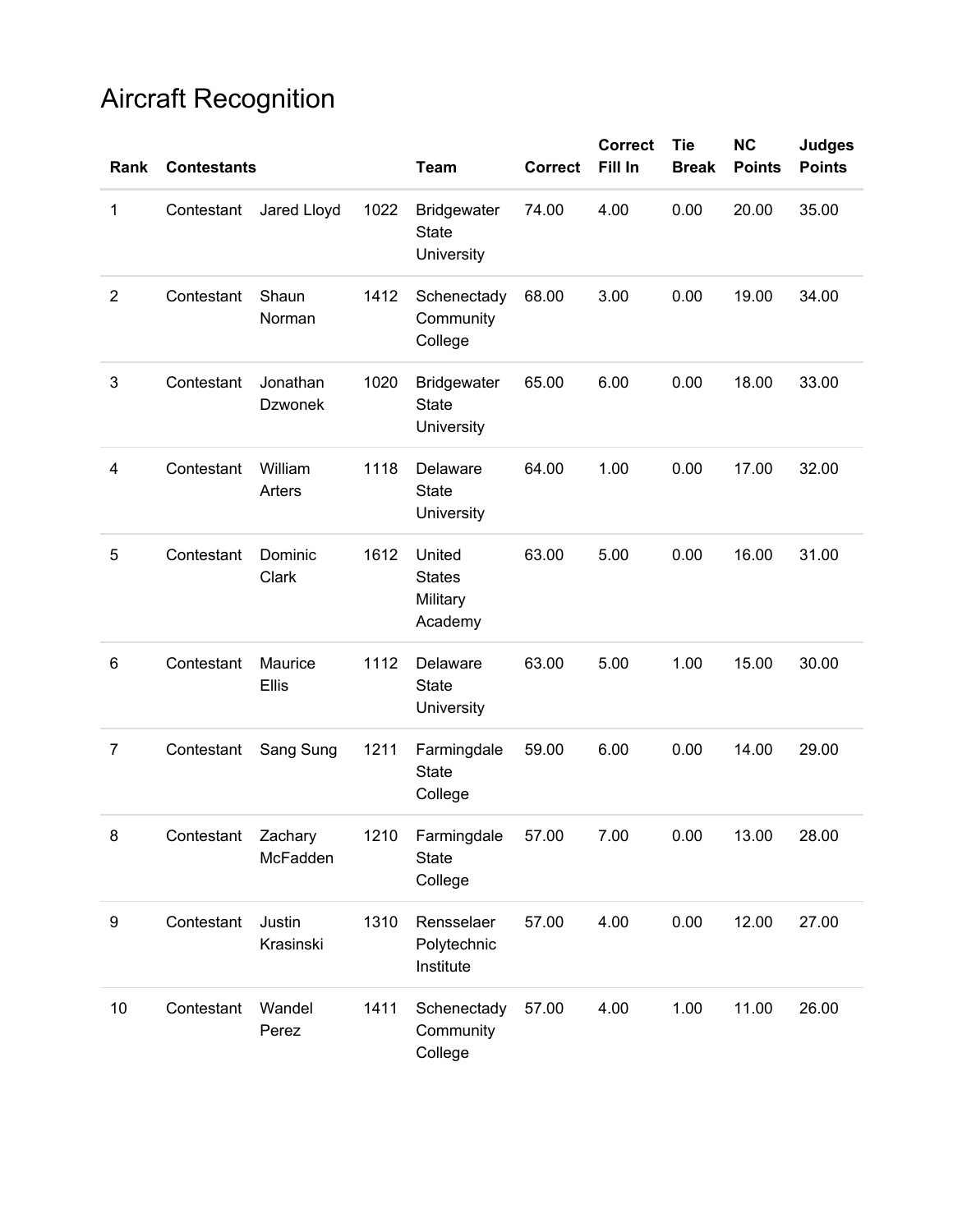| Rank | <b>Contestants</b> |                         |      | <b>Team</b>                                       | <b>Correct</b> | <b>Correct</b><br>Fill In | <b>Tie</b><br><b>Break</b> | <b>NC</b><br><b>Points</b> | <b>Judges</b><br><b>Points</b> |
|------|--------------------|-------------------------|------|---------------------------------------------------|----------------|---------------------------|----------------------------|----------------------------|--------------------------------|
| 11   | Contestant         | Kurt<br>Klinkmueller    | 1610 | United<br><b>States</b><br>Military<br>Academy    | 56.00          | 4.00                      | 0.00                       | 10.00                      | 25.00                          |
| 12   | Contestant         | Matthew<br>Molnar       | 1413 | Schenectady<br>Community<br>College               | 55.00          | 4.00                      | 0.00                       | 9.00                       | 24.00                          |
| 13   | Contestant         | Nicholas<br>Gosselin    | 1018 | <b>Bridgewater</b><br><b>State</b><br>University  | 55.00          | 3.00                      | 0.00                       | 8.00                       | 23.00                          |
| 14   | Contestant         | Jared<br>Samost         | 1016 | <b>Bridgewater</b><br><b>State</b><br>University  | 53.00          | 5.00                      | 0.00                       | 7.00                       | 22.00                          |
| 15   | Contestant         | Vincent<br>Guerriere    | 1215 | Farmingdale<br><b>State</b><br>College            | 51.00          | 7.00                      | 0.00                       | 6.00                       | 21.00                          |
| 16   | Contestant         | Samuel<br>Diaz          | 1212 | Farmingdale<br><b>State</b><br>College            | 51.00          | 4.00                      | 0.00                       | 5.00                       | 20.00                          |
| 17   | Contestant         | Shannon<br>Diaz         | 1116 | Delaware<br><b>State</b><br>University            | 49.00          | 5.00                      | 0.00                       | 4.00                       | 19.00                          |
| 18   | Contestant         | Cameron<br>Rhodes       | 1012 | Bridgewater<br><b>State</b><br>University         | 49.00          | 1.00                      | 0.00                       | 3.00                       | 18.00                          |
| 19   | Contestant         | Tyler<br>Simpson        | 1414 | Schenectady<br>Community<br>College               | 47.00          | 0.00                      | 0.00                       | 2.00                       | 17.00                          |
| 20   | Contestant         | <b>Brendan</b><br>Flynn | 1517 | United<br><b>States Coast</b><br>Guard<br>Academy | 46.00          | 0.00                      | 0.00                       | 1.00                       | 16.00                          |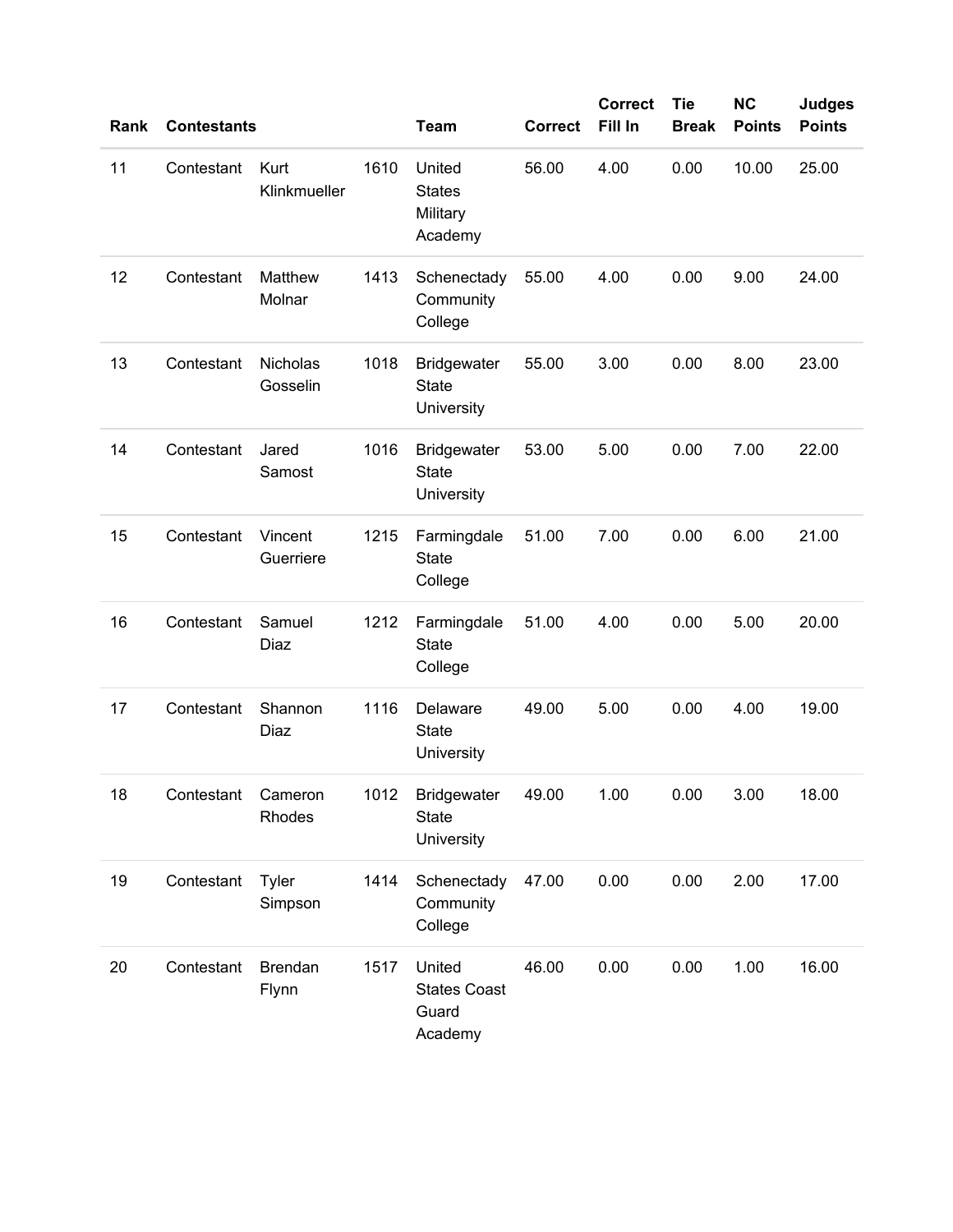| Rank | <b>Contestants</b> |                                  |      | <b>Team</b>                                       | <b>Correct</b> | <b>Correct</b><br>Fill In | <b>Tie</b><br><b>Break</b> | <b>NC</b><br><b>Points</b> | <b>Judges</b><br><b>Points</b> |
|------|--------------------|----------------------------------|------|---------------------------------------------------|----------------|---------------------------|----------------------------|----------------------------|--------------------------------|
| 21   | Contestant         | Derek<br>Powers                  | 1615 | United<br><b>States</b><br>Military<br>Academy    | 45.00          | 1.00                      | 0.00                       | 0.00                       | 15.00                          |
| 22   | Contestant         | Christopher<br>Lam               | 1216 | Farmingdale<br><b>State</b><br>College            | 44.00          | 2.00                      | 0.00                       | 0.00                       | 14.00                          |
| 23   | Contestant         | Francesca<br>Marchesini<br>Tovar | 1314 | Rensselaer<br>Polytechnic<br>Institute            | 43.00          | 3.00                      | 0.00                       | 0.00                       | 13.00                          |
| 24   | Contestant         | Patrick<br>Williams              | 1616 | United<br><b>States</b><br>Military<br>Academy    | 43.00          | 3.00                      | 1.00                       | 0.00                       | 12.00                          |
| 25   | Contestant         | Lauren<br>Gasior                 | 1316 | Rensselaer<br>Polytechnic<br>Institute            | 42.00          | 0.00                      | 0.00                       | 0.00                       | 11.00                          |
| 26   | Contestant         | Zachary<br>Serna                 | 1511 | United<br><b>States Coast</b><br>Guard<br>Academy | 41.00          | 3.00                      | 0.00                       | 0.00                       | 10.00                          |
| 27   | Contestant         | Caleb<br>Teachout                | 1513 | United<br><b>States Coast</b><br>Guard<br>Academy | 41.00          | 1.00                      | 0.00                       | 0.00                       | 9.00                           |
| 28   | Contestant         | Taylor<br>Boylan                 | 1613 | United<br><b>States</b><br>Military<br>Academy    | 41.00          | 1.00                      | 1.00                       | 0.00                       | 8.00                           |
| 29   | Contestant         | Abigail Culp                     | 1515 | United<br><b>States Coast</b><br>Guard<br>Academy | 41.00          | 0.00                      | 0.00                       | 0.00                       | 7.00                           |
| 30   | Contestant         | Amad<br>Shammo                   | 1117 | Delaware<br>State<br>University                   | 40.00          | 3.00                      | 0.00                       | 0.00                       | 6.00                           |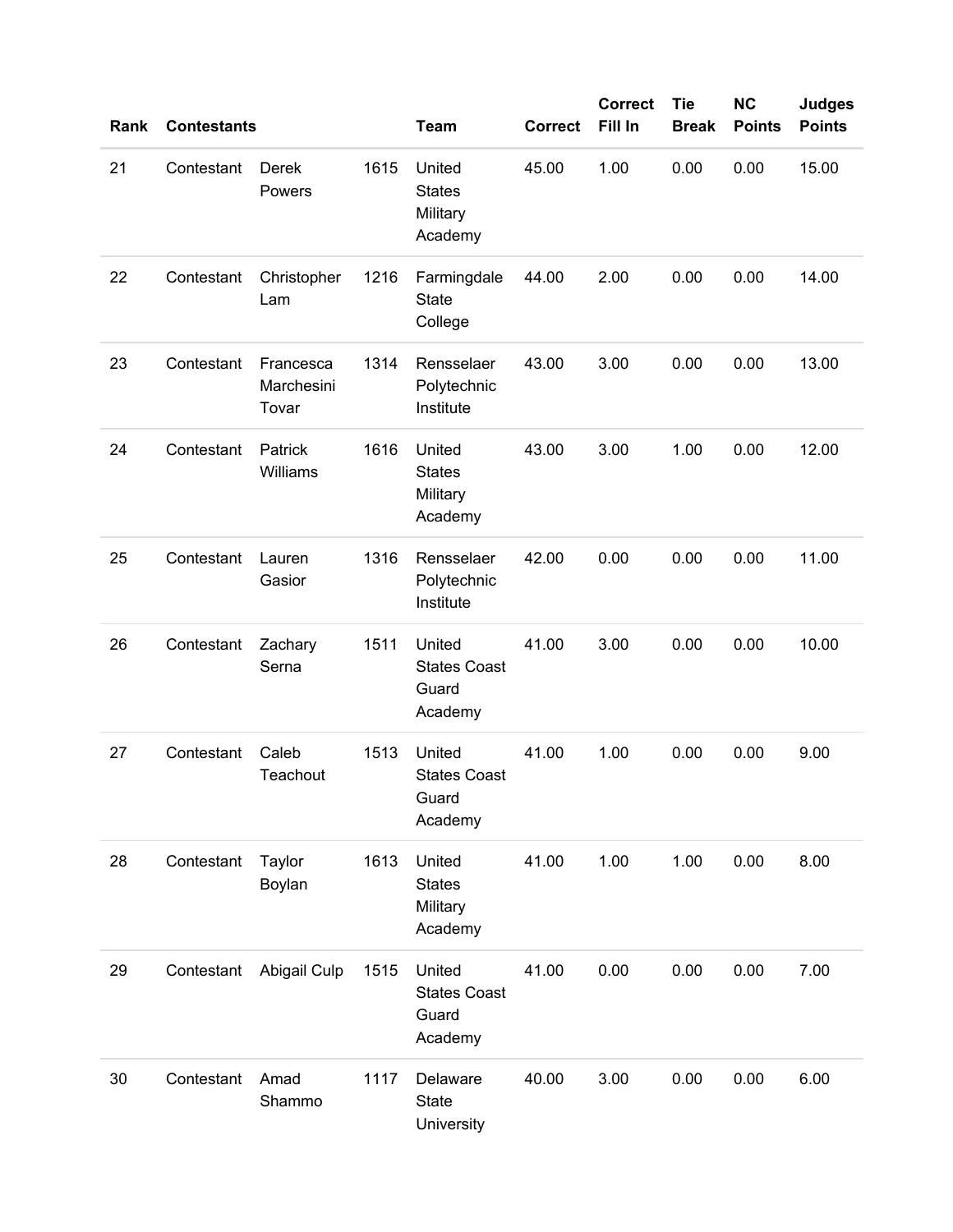| Rank | <b>Contestants</b> |                              |      | <b>Team</b>                                       | <b>Correct</b> | <b>Correct</b><br>Fill In | <b>Tie</b><br><b>Break</b> | <b>NC</b><br><b>Points</b> | <b>Judges</b><br><b>Points</b> |
|------|--------------------|------------------------------|------|---------------------------------------------------|----------------|---------------------------|----------------------------|----------------------------|--------------------------------|
| 31   | Contestant         | Andi<br>Paradis              | 1422 | Schenectady<br>Community<br>College               | 40.00          | 0.00                      | 0.00                       | 0.00                       | 5.00                           |
| 32   | Contestant         | Thomas<br>Dalton             | 1512 | United<br><b>States Coast</b><br>Guard<br>Academy | 39.00          | 0.00                      | 0.00                       | 0.00                       | 4.00                           |
| 33   | Contestant         | Sabrina<br><b>Bustamante</b> | 1315 | Rensselaer<br>Polytechnic<br>Institute            | 38.00          | 0.00                      | 0.00                       | 0.00                       | 3.00                           |
| 34   | Contestant         | Paul<br>scherry              | 1111 | Delaware<br><b>State</b><br>University            | 37.00          | 1.00                      | 0.00                       | 0.00                       | 2.00                           |
| 35   | Contestant         | Katherine<br>Lundberg        | 1312 | Rensselaer<br>Polytechnic<br>Institute            | 36.00          | 3.00                      | 0.00                       | 0.00                       | 1.00                           |

# Competition Safety Award

| Rank | Team                      | Rank | <b>NC Points</b> | <b>Judges Points</b> |
|------|---------------------------|------|------------------|----------------------|
|      | Delaware State University | 1.00 | 0.00             | 0.00                 |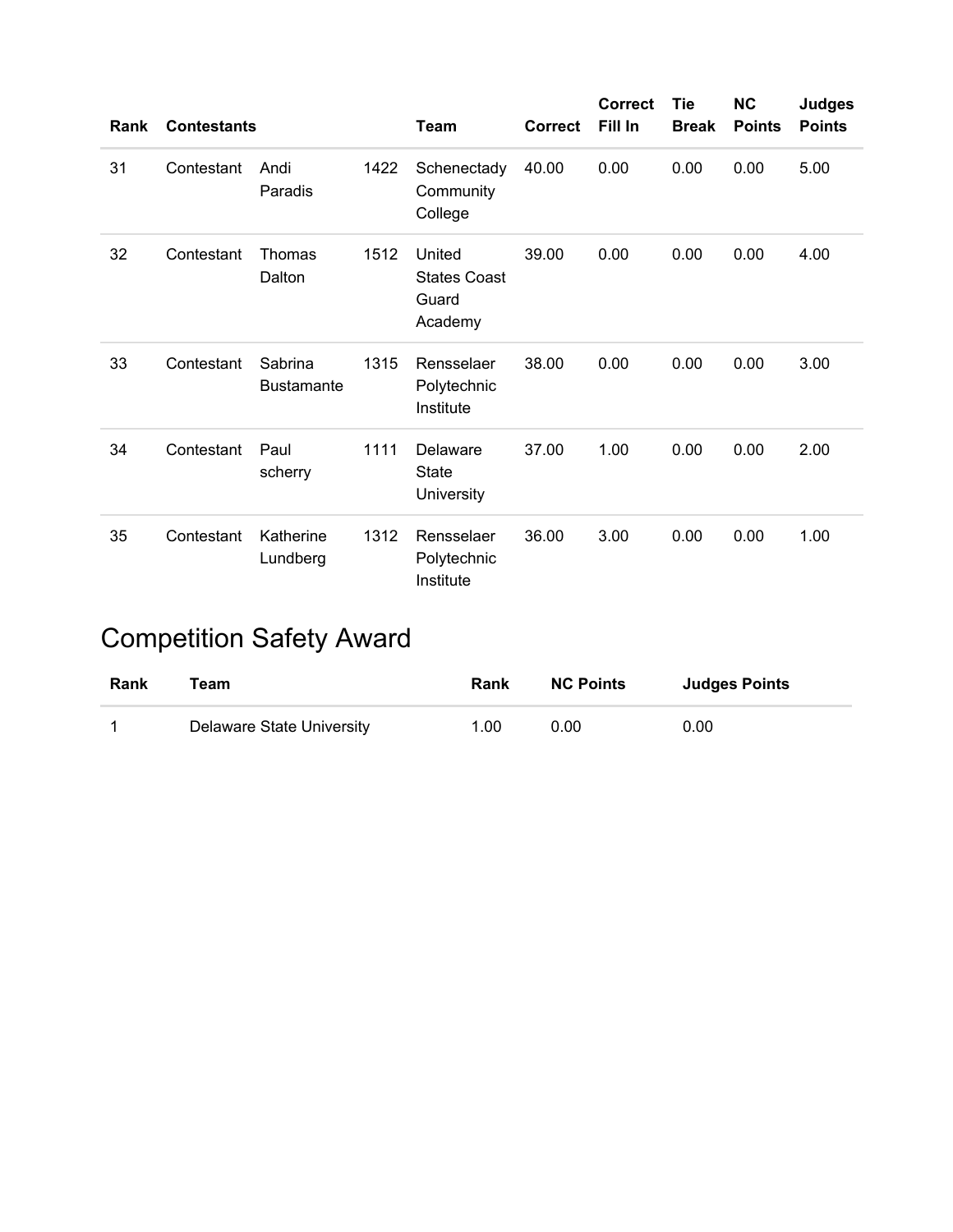# Computer Accuracy

| Rank           | <b>Contestants</b> |                      |      | <b>Team</b>                                           | <b>Correct</b> | <b>Elapsed</b><br><b>Time</b> | <b>NC</b><br><b>Points</b> | <b>Judges</b><br><b>Points</b> |
|----------------|--------------------|----------------------|------|-------------------------------------------------------|----------------|-------------------------------|----------------------------|--------------------------------|
| 1              | Contestant         | Kurt<br>Klinkmueller | 1610 | <b>United States</b><br>Military<br>Academy           | 31.00          | 0:54:41                       | 20.00                      | 35.00                          |
| $\overline{2}$ | Contestant         | Downs Bryan          | 1214 | Farmingdale<br><b>State College</b>                   | 24.00          | 0:55:25                       | 19.00                      | 34.00                          |
| 3              | Contestant         | Sang Sung            | 1211 | Farmingdale<br><b>State College</b>                   | 23.00          | 0:57:25                       | 18.00                      | 33.00                          |
| 4              | Contestant         | Vincent<br>Guerriere | 1215 | Farmingdale<br><b>State College</b>                   | 22.00          | 0:54:25                       | 17.00                      | 32.00                          |
| 5              | Contestant         | <b>Samuel Diaz</b>   | 1212 | Farmingdale<br><b>State College</b>                   | 22.00          | 0:56:39                       | 16.00                      | 31.00                          |
| 6              | Contestant         | Patrick<br>Williams  | 1616 | <b>United States</b><br>Military<br>Academy           | 22.00          | 0:57:02                       | 15.00                      | 30.00                          |
| $\overline{7}$ | Contestant         | Alaina<br>Kappner    | 1611 | <b>United States</b><br>Military<br>Academy           | 20.00          | 0:57:55                       | 14.00                      | 29.00                          |
| 8              | Contestant         | Kenneth<br>LumHoo    | 1419 | Schenectady<br>Community<br>College                   | 19.00          | 0:45:17                       | 13.00                      | 28.00                          |
| 9              | Contestant         | Keith Holmes         | 1514 | <b>United States</b><br><b>Coast Guard</b><br>Academy | 19.00          | 0:53:28                       | 12.00                      | 27.00                          |
| 10             | Contestant         | Michael<br>Herbert   | 1614 | <b>United States</b><br>Military<br>Academy           | 18.00          | 0:54:43                       | 11.00                      | 26.00                          |
| 11             | Contestant         | Ryan Hackett         | 1023 | <b>Bridgewater</b><br><b>State University</b>         | 18.00          | 0:57:19                       | 10.00                      | 25.00                          |
| 12             | Contestant         | Kelly Mone           | 1313 | Rensselaer<br>Polytechnic<br>Institute                | 17.00          | 0:49:54                       | 9.00                       | 24.00                          |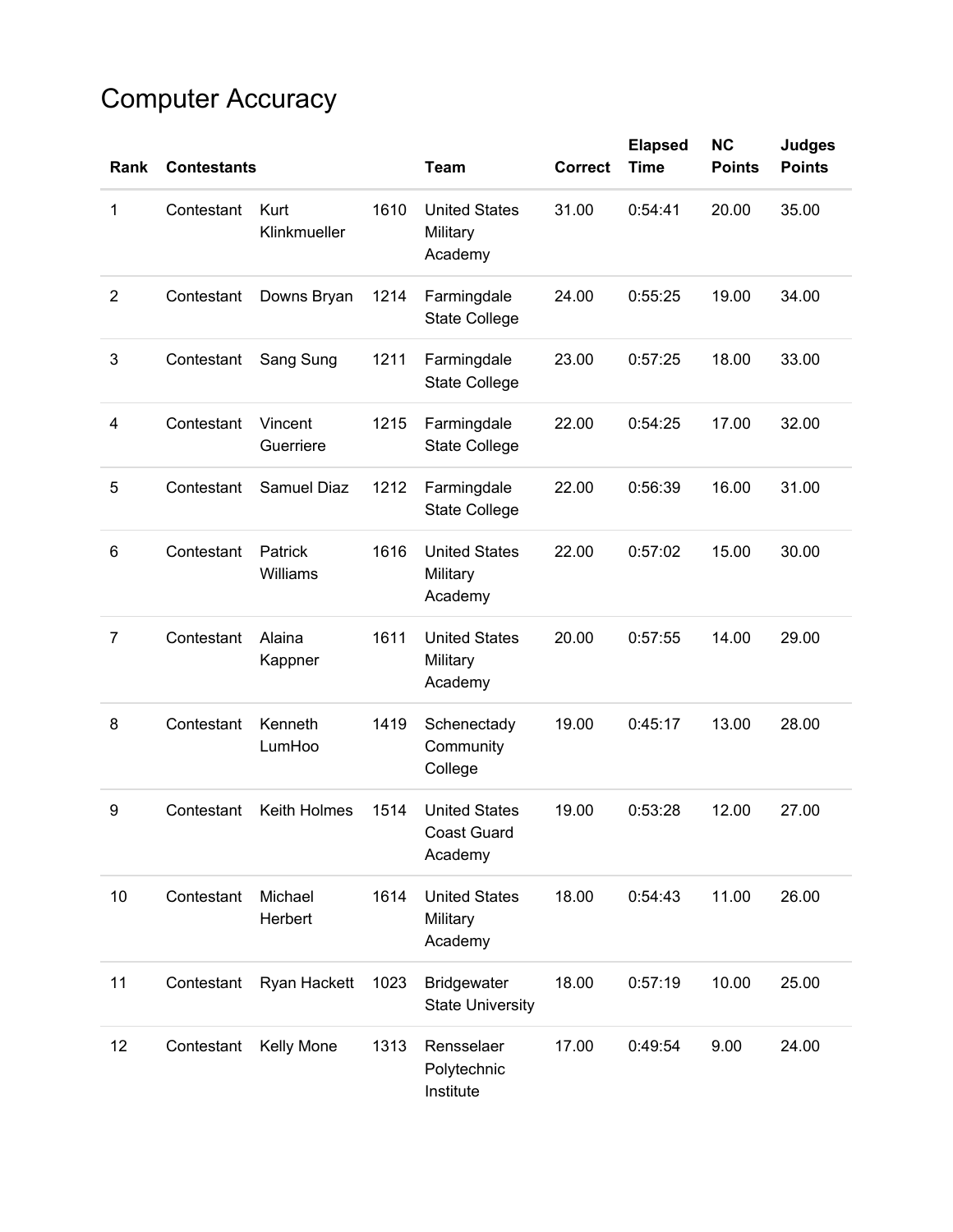| Rank | <b>Contestants</b> |                        |      | <b>Team</b>                                           | <b>Correct</b> | <b>Elapsed</b><br><b>Time</b> | <b>NC</b><br><b>Points</b> | <b>Judges</b><br><b>Points</b> |
|------|--------------------|------------------------|------|-------------------------------------------------------|----------------|-------------------------------|----------------------------|--------------------------------|
| 13   | Contestant         | William<br>Arters      | 1118 | <b>Delaware State</b><br>University                   | 17.00          | 1:00:00                       | 8.00                       | 23.00                          |
| 14   | Contestant         | Maxwell<br>Mueller     | 1619 | <b>United States</b><br>Military<br>Academy           | 16.00          | 0:52:10                       | 7.00                       | 22.00                          |
| 15   | Contestant         | Pruthvinath<br>Enugula | 1110 | <b>Delaware State</b><br>University                   | 16.00          | 0:52:22                       | 6.00                       | 21.00                          |
| 16   | Contestant         | Katherine<br>Lundberg  | 1312 | Rensselaer<br>Polytechnic<br>Institute                | 16.00          | 1:00:00                       | 5.00                       | 20.00                          |
| 17   | Contestant         | Justin<br>Krasinski    | 1310 | Rensselaer<br>Polytechnic<br>Institute                | 15.00          | 0:42:51                       | 4.00                       | 19.00                          |
| 18   | Contestant         | Joseph<br>Gardner      | 1015 | <b>Bridgewater</b><br><b>State University</b>         | 15.00          | 0:51:29                       | 3.00                       | 18.00                          |
| 19   | Contestant         | Matthew<br>Sclafani    | 1213 | Farmingdale<br><b>State College</b>                   | 15.00          | 0:55:24                       | 2.00                       | 17.00                          |
| 20   | Contestant         | Daeshawn<br>Rose       | 1115 | <b>Delaware State</b><br>University                   | 15.00          | 0:57:51                       | 1.00                       | 16.00                          |
| 21   | Contestant         | Zachary<br>Serna       | 1511 | <b>United States</b><br><b>Coast Guard</b><br>Academy | 14.00          | 0:38:00                       | 0.00                       | 15.00                          |
| 22   | Contestant         | Thomas<br>Dalton       | 1512 | <b>United States</b><br><b>Coast Guard</b><br>Academy | 14.00          | 0:49:43                       | 0.00                       | 14.00                          |
| 23   | Contestant         | Paul scherry           | 1111 | <b>Delaware State</b><br>University                   | 14.00          | 0:53:44                       | 0.00                       | 13.00                          |
| 24   | Contestant         | Daniel Kelly           | 1010 | Bridgewater<br><b>State University</b>                | 14.00          | 0:55:03                       | 0.00                       | 12.00                          |
| 25   | Contestant         | Abigail Culp           | 1515 | <b>United States</b><br><b>Coast Guard</b><br>Academy | 13.00          | 1:00:00                       | 0.00                       | 11.00                          |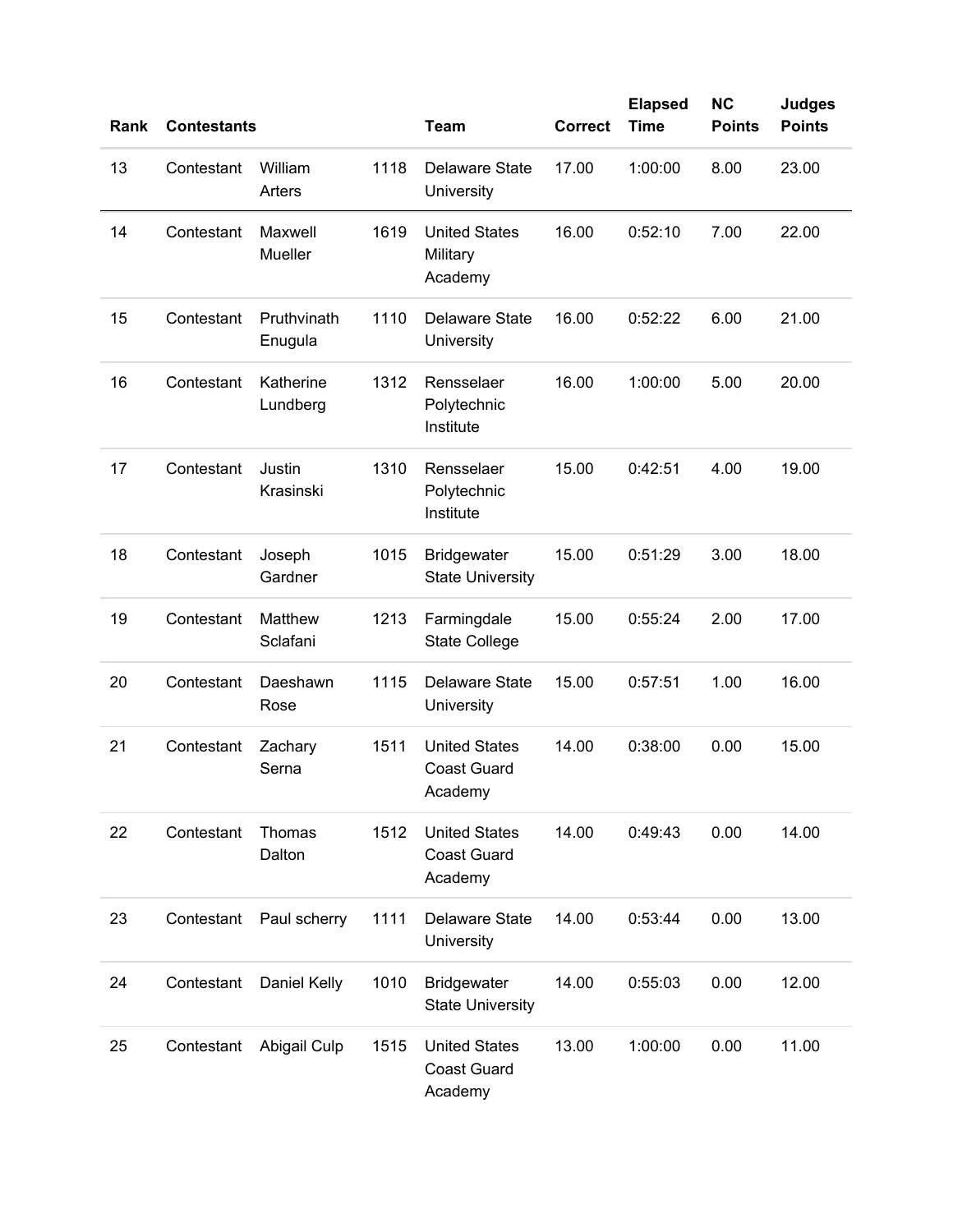| Rank | <b>Contestants</b> |                          |      | <b>Team</b>                                           | <b>Correct</b> | <b>Elapsed</b><br><b>Time</b> | <b>NC</b><br><b>Points</b> | <b>Judges</b><br><b>Points</b> |
|------|--------------------|--------------------------|------|-------------------------------------------------------|----------------|-------------------------------|----------------------------|--------------------------------|
| 26   | Contestant         | <b>Andrew Sit</b>        | 1311 | Rensselaer<br>Polytechnic<br>Institute                | 12.00          | 0:54:37                       | 0.00                       | 10.00                          |
| 27   | Contestant         | Joseph<br>Guyer          | 1417 | Schenectady<br>Community<br>College                   | 12.00          | 0:54:48                       | 0.00                       | 9.00                           |
| 28   | Contestant         | Ashley<br>Sandquist      | 1518 | <b>United States</b><br><b>Coast Guard</b><br>Academy | 12.00          | 0:58:17                       | 0.00                       | 8.00                           |
| 29   | Contestant         | Perry Legg               | 1416 | Schenectady<br>Community<br>College                   | 11.00          | 0:38:07                       | 0.00                       | 7.00                           |
| 30   | Contestant         | <b>Emily Awad</b>        | 1317 | Rensselaer<br>Polytechnic<br>Institute                | 11.00          | 0:40:49                       | 0.00                       | 6.00                           |
| 31   | Contestant         | Valentina<br>Alvarez     | 1013 | <b>Bridgewater</b><br><b>State University</b>         | 11.00          | 0:54:28                       | 0.00                       | 5.00                           |
| 32   | Contestant         | Kyle<br>Anderson         | 1415 | Schenectady<br>Community<br>College                   | 10.00          | 0:51:10                       | 0.00                       | 4.00                           |
| 33   | Contestant         | <b>Maurice Ellis</b>     | 1112 | <b>Delaware State</b><br>University                   | 9.00           | 0:55:15                       | 0.00                       | 3.00                           |
| 34   | Contestant         | Christopher<br>Pinkowski | 1418 | Schenectady<br>Community<br>College                   | 8.00           | 0:37:41                       | 0.00                       | 2.00                           |
| 35   | Contestant         | Cameron<br>Rhodes        | 1012 | <b>Bridgewater</b><br><b>State University</b>         | 5.00           | 0:48:20                       | 0.00                       | 1.00                           |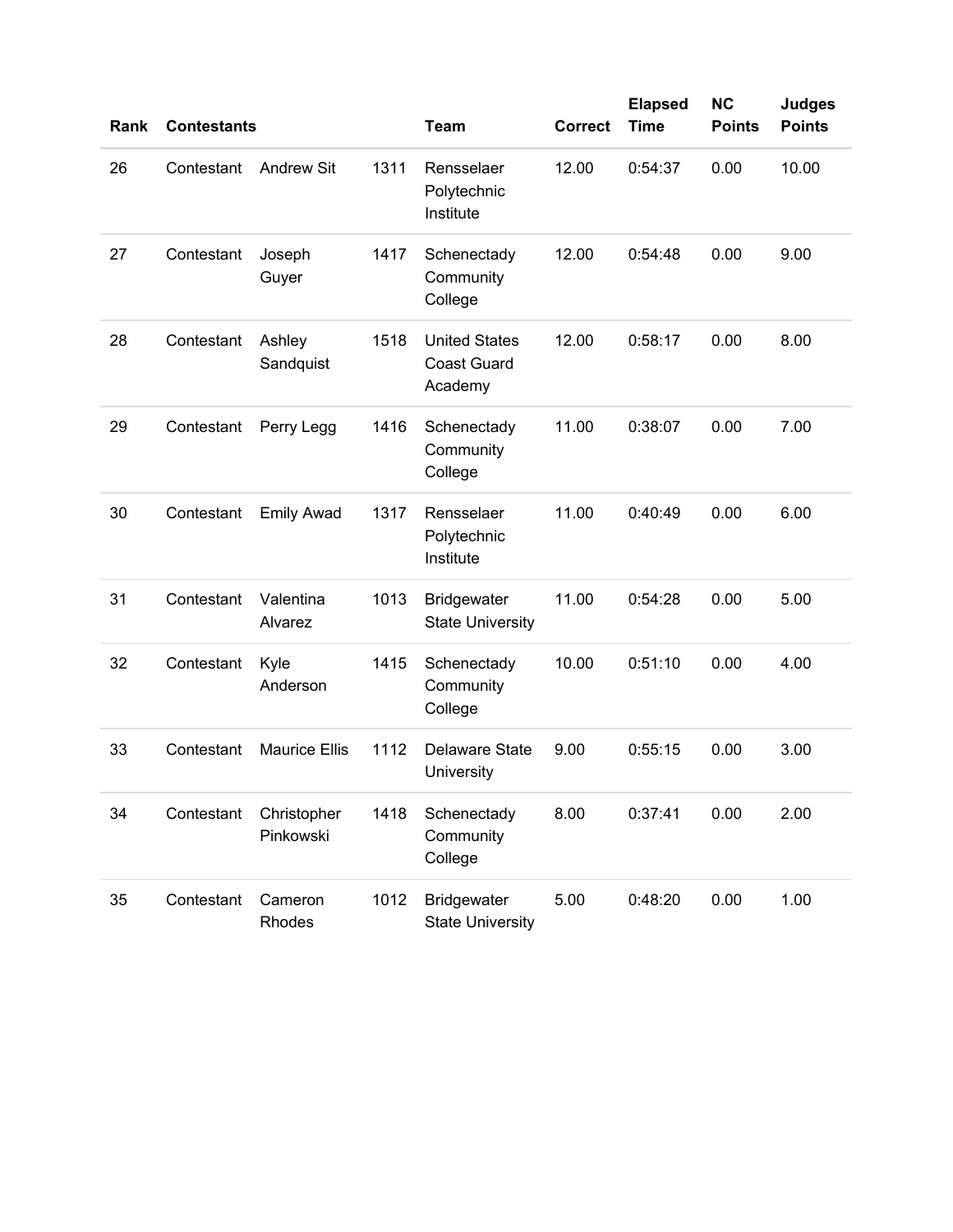#### Flight Events Championship

| Rank | Team                                 | <b>Points</b> |
|------|--------------------------------------|---------------|
|      | Farmingdale State College            | 403.00        |
| 2    | United States Military Academy       | 241.00        |
| 3    | Delaware State University            | 226.50        |
| 4    | <b>Bridgewater State University</b>  | 222.50        |
| 5    | Rensselaer Polytechnic Institute     | 166.00        |
| 6    | <b>Schenectady Community College</b> | 128.00        |
|      | United States Coast Guard Academy    | 63.00         |

#### Ground Events Championship

| Rank           | <b>Team</b>                          | <b>Points</b> |
|----------------|--------------------------------------|---------------|
|                | Farmingdale State College            | 247.00        |
| $\overline{2}$ | United States Military Academy       | 186.00        |
| 3              | Delaware State University            | 162.00        |
| 4              | <b>Bridgewater State University</b>  | 146.00        |
| 5              | <b>Schenectady Community College</b> | 116.00        |
| 6              | Rensselaer Polytechnic Institute     | 89.00         |
|                | United States Coast Guard Academy    | 62.00         |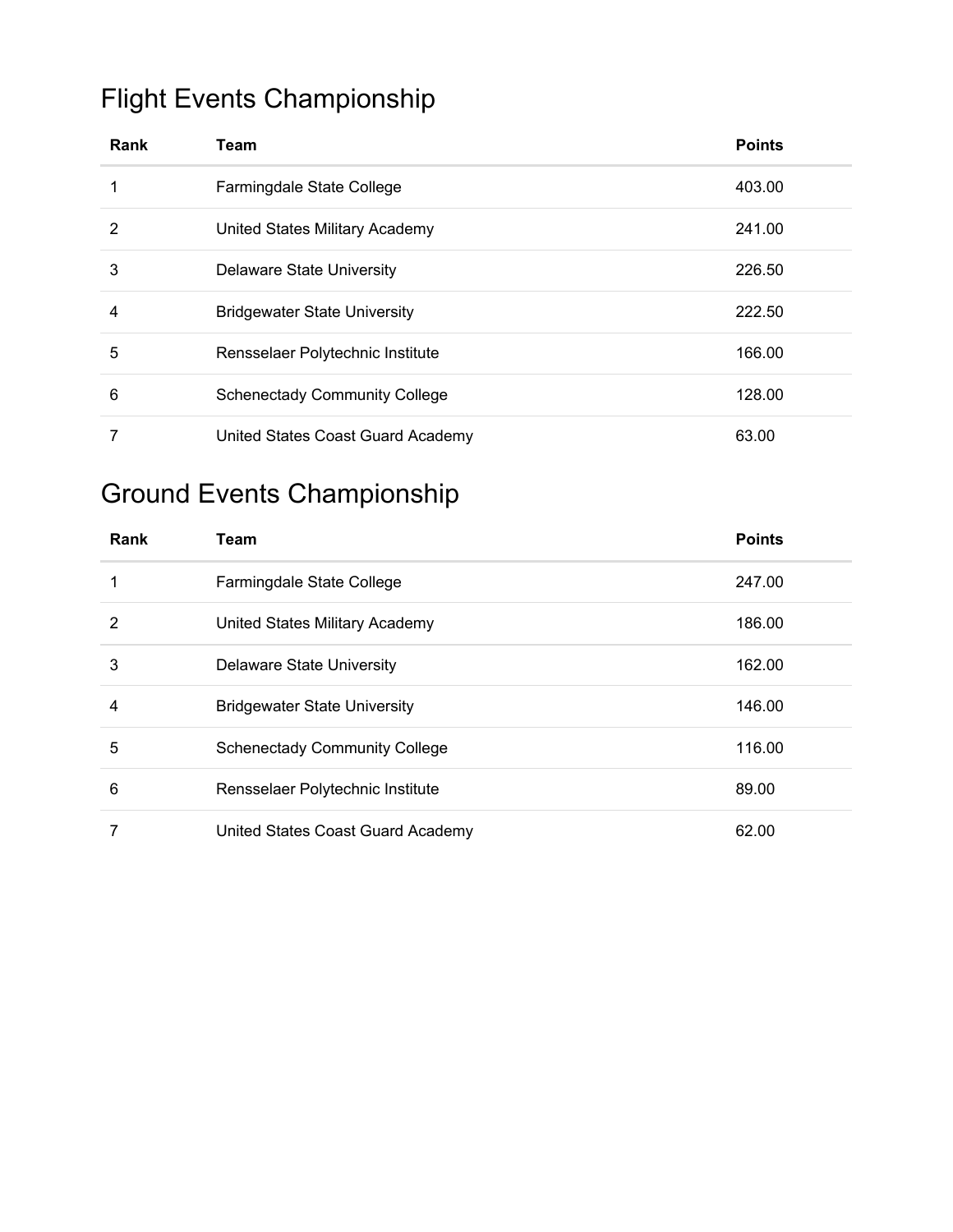#### Ground Trainer

|                |                    |                          |      |                                                    |              | <b>NC</b>     | <b>Judges</b> |
|----------------|--------------------|--------------------------|------|----------------------------------------------------|--------------|---------------|---------------|
| Rank           | <b>Contestants</b> |                          |      | <b>Team</b>                                        | <b>Score</b> | <b>Points</b> | <b>Points</b> |
| 1              | Contestant         | Kurt<br>Klinkmueller     | 1610 | <b>United States Military</b><br>Academy           | 229.00       | 20.00         | 21.00         |
| $\overline{2}$ | Contestant         | Keith Holmes             | 1514 | <b>United States Coast</b><br><b>Guard Academy</b> | 397.00       | 19.00         | 20.00         |
| 3              | Contestant         | <b>Bradley Dill</b>      | 1017 | <b>Bridgewater State</b><br>University             | 441.00       | 18.00         | 19.00         |
| 4              | Contestant         | <b>Frederick Hole</b>    | 1319 | Rensselaer<br>Polytechnic Institute                | 552.00       | 17.00         | 18.00         |
| 5              | Contestant         | Daeshawn<br>Rose         | 1115 | <b>Delaware State</b><br>University                | 632.00       | 16.00         | 17.00         |
| 6              | Contestant         | <b>Samuel Diaz</b>       | 1212 | Farmingdale State<br>College                       | 787.00       | 15.00         | 16.00         |
| 7              | Contestant         | Pruthvinath<br>Enugula   | 1110 | Delaware State<br>University                       | 804.00       | 14.00         | 15.00         |
| 8              | Contestant         | Justin Krasinski         | 1310 | Rensselaer<br>Polytechnic Institute                | 1,002.00     | 13.00         | 14.00         |
| 9              | Contestant         | <b>Shannon Diaz</b>      | 1116 | <b>Delaware State</b><br>University                | 1,734.00     | 12.00         | 13.00         |
| 10             | Contestant         | Zachary<br>McFadden      | 1210 | Farmingdale State<br>College                       | 2,063.00     | 11.00         | 12.00         |
| 11             | Contestant         | Michael Herbert          | 1614 | <b>United States Military</b><br>Academy           | 2,100.00     | 10.00         | 11.00         |
| 12             | Contestant         | Jacob Hill               | 1421 | Schenectady<br><b>Community College</b>            | 3,116.00     | 9.00          | 10.00         |
| 13             | Contestant         | Christopher<br>Pinkowski | 1418 | Schenectady<br><b>Community College</b>            | 3,236.00     | 8.00          | 9.00          |
| 14             | Contestant         | Kody Bruno               | 1420 | Schenectady<br><b>Community College</b>            | 3,502.00     | 7.00          | 8.00          |
|                | Contestant         | <b>Jared Samost</b>      | 1016 | <b>Bridgewater State</b><br>University             | DQ           | 0.00          | 0.00          |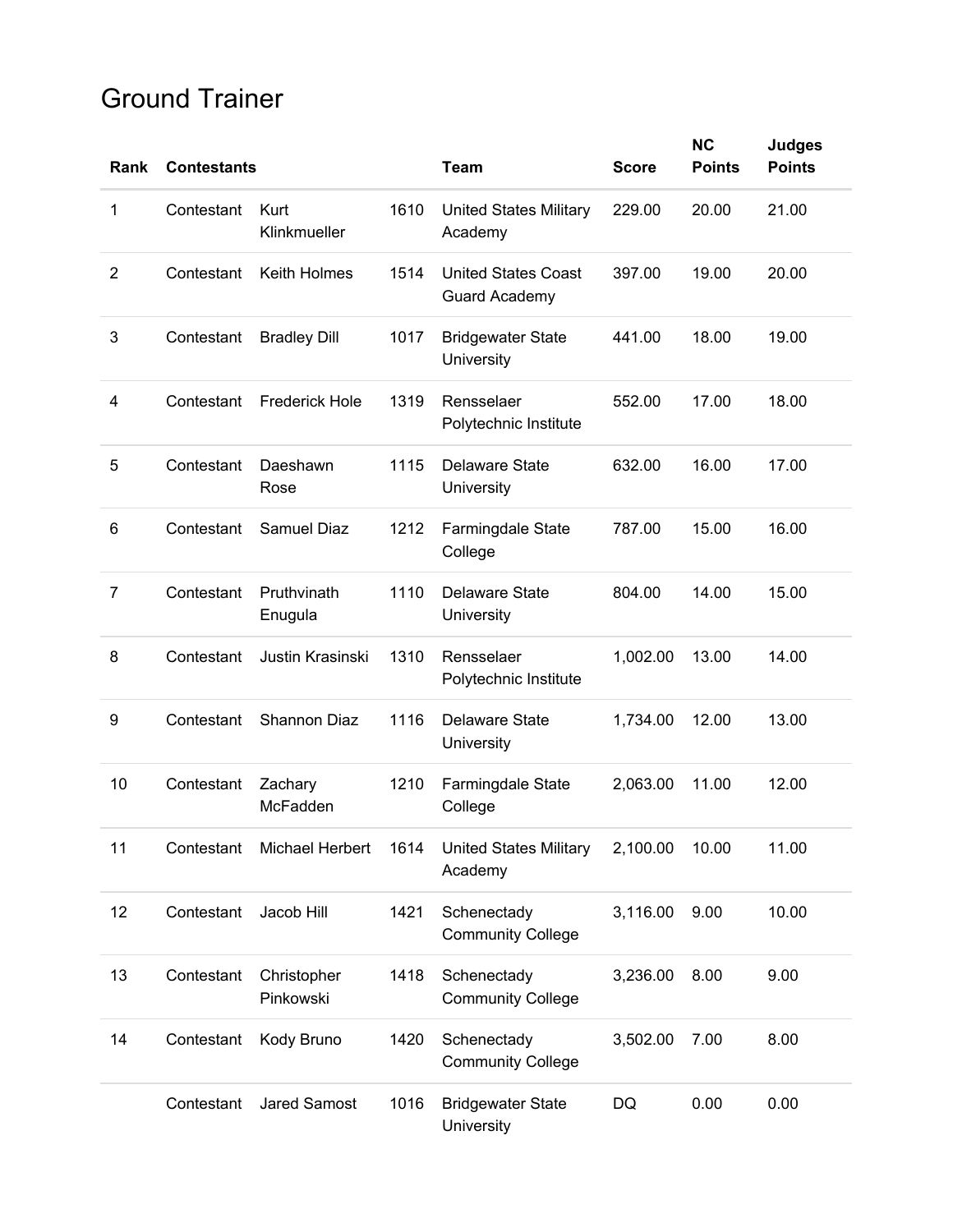| Rank | <b>Contestants</b> |                      |      | Team                                               | <b>Score</b> | <b>NC</b><br><b>Points</b> | <b>Judges</b><br><b>Points</b> |
|------|--------------------|----------------------|------|----------------------------------------------------|--------------|----------------------------|--------------------------------|
|      | Contestant         | Cameron<br>Rhodes    | 1012 | <b>Bridgewater State</b><br>University             | DQ           | 0.00                       | 0.00                           |
|      | Contestant         | Justin<br>Weinstein  | 1318 | Rensselaer<br>Polytechnic Institute                | DQ           | 0.00                       | 0.00                           |
|      | Contestant         | Sang Sung            | 1211 | <b>Farmingdale State</b><br>College                | DQ           | 0.00                       | 0.00                           |
|      | Contestant         | <b>Cory Creswell</b> | 1516 | United States Coast<br><b>Guard Academy</b>        | DQ           | 0.00                       | 0.00                           |
|      | Contestant         | Alaina Kappner       | 1611 | <b>United States Military</b><br>Academy           | DQ           | 0.00                       | 0.00                           |
|      | Contestant         | <b>Brendan Flynn</b> | 1517 | <b>United States Coast</b><br><b>Guard Academy</b> | DQ           | 0.00                       | 0.00                           |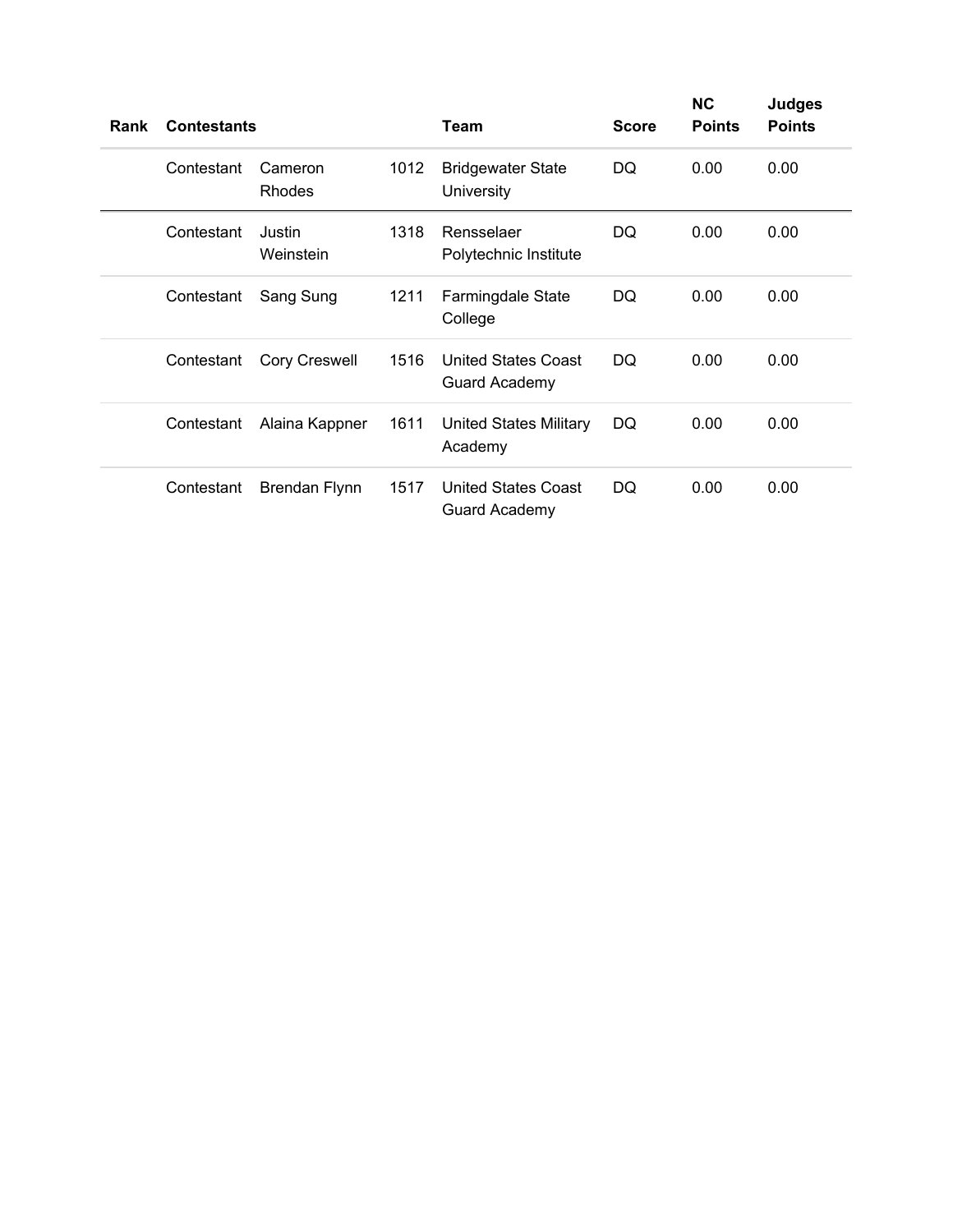# Message Drop

| Rank           | <b>Contestants</b> |                          |      | <b>Team</b>                                        | <b>Score</b> | <b>NC</b><br><b>Points</b> | <b>Judges</b><br><b>Points</b> |
|----------------|--------------------|--------------------------|------|----------------------------------------------------|--------------|----------------------------|--------------------------------|
| 1              | Dropmaster         | <b>Vincent Guerriere</b> | 1215 | Farmingdale State<br>College                       | 14.70        | 20.00                      | 34.00                          |
|                | Pilot              | Matthew Sclafani         | 1213 | Farmingdale State<br>College                       |              | 0.00                       | 0.00                           |
| $\overline{2}$ | Dropmaster         | Amad Shammo              | 1117 | <b>Delaware State</b><br>University                | 16.30        | 19.00                      | 33.00                          |
|                | Pilot              | <b>William Arters</b>    | 1118 | <b>Delaware State</b><br>University                |              | 0.00                       | 0.00                           |
| $\mathbf{3}$   | Dropmaster         | <b>Taylor Boylan</b>     | 1613 | <b>United States Military</b><br>Academy           | 22.00        | 18.00                      | 32.00                          |
|                | Pilot              | <b>Patrick Williams</b>  | 1616 | <b>United States Military</b><br>Academy           |              | 0.00                       | 0.00                           |
| 4              | Dropmaster         | Sang Sung                | 1211 | Farmingdale State<br>College                       | 22.40        | 17.00                      | 31.00                          |
|                | Pilot              | Christopher Lam          | 1216 | Farmingdale State<br>College                       |              | 0.00                       | 0.00                           |
| 5              | Dropmaster         | Daeshawn Rose            | 1115 | <b>Delaware State</b><br>University                | 26.00        | 16.00                      | 30.00                          |
|                | Pilot              | <b>Maurice Ellis</b>     | 1112 | <b>Delaware State</b><br>University                |              | 0.00                       | 0.00                           |
| 6              | Dropmaster         | Christopher Lam          | 1216 | Farmingdale State<br>College                       | 27.00        | 15.00                      | 29.00                          |
|                | Pilot              | Zachary<br>McFadden      | 1210 | Farmingdale State<br>College                       |              | 0.00                       | 0.00                           |
| $\overline{7}$ | Dropmaster         | Caleb Teachout           | 1513 | <b>United States Coast</b><br><b>Guard Academy</b> | 28.00        | 14.00                      | 28.00                          |
|                | Pilot              | <b>Brendan Flynn</b>     | 1517 | <b>United States Coast</b><br><b>Guard Academy</b> |              | 0.00                       | 0.00                           |
| 8              | Dropmaster         | <b>Derek Powers</b>      | 1615 | <b>United States Military</b><br>Academy           | 29.50        | 13.00                      | 27.00                          |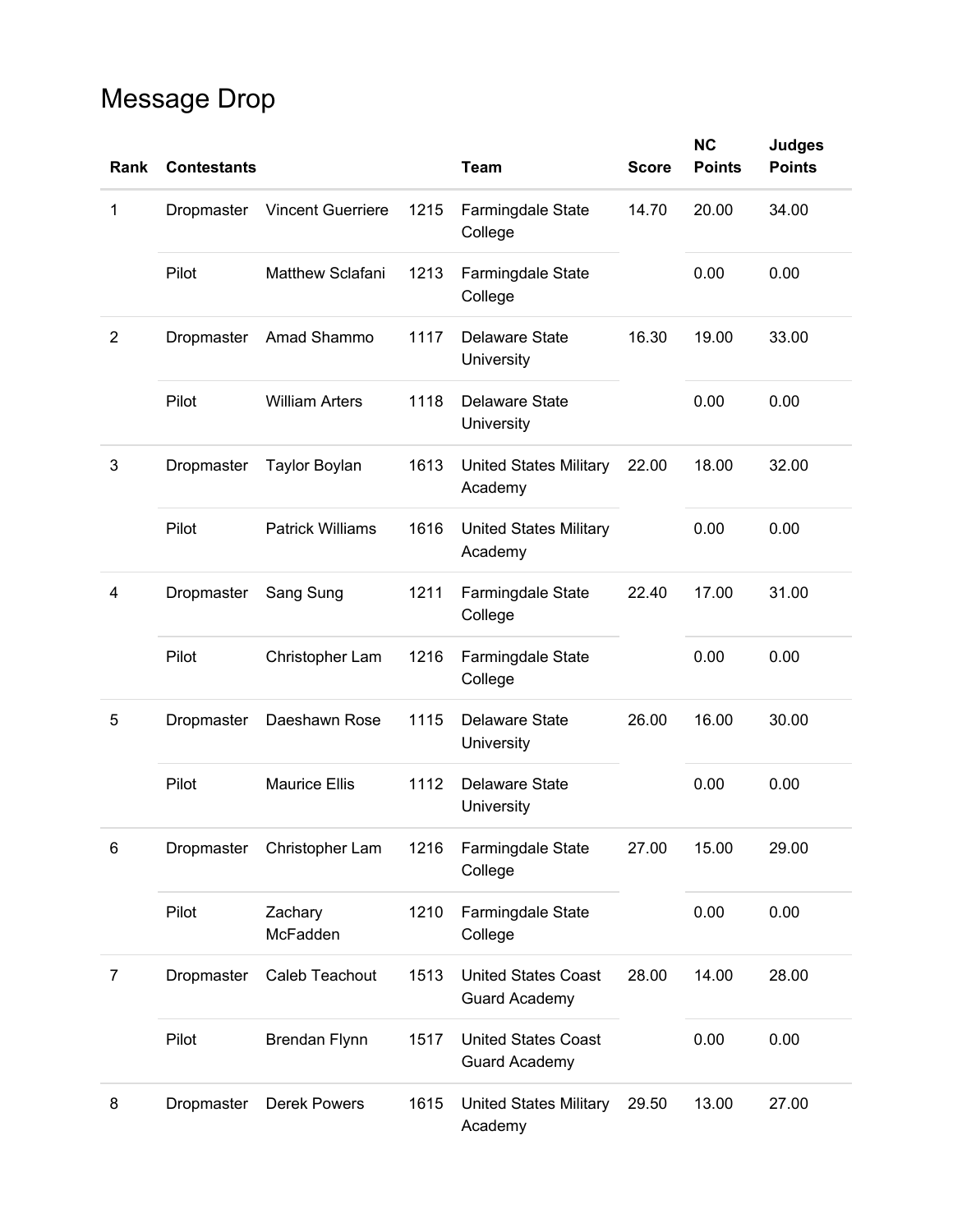| Rank | <b>Contestants</b> |                            |      | <b>Team</b>                                        | <b>Score</b> | <b>NC</b><br><b>Points</b> | <b>Judges</b><br><b>Points</b> |
|------|--------------------|----------------------------|------|----------------------------------------------------|--------------|----------------------------|--------------------------------|
|      | Pilot              | Alaina Kappner             | 1611 | <b>United States Military</b><br>Academy           |              | 0.00                       | 0.00                           |
| 9    | Dropmaster         | Downs Bryan                | 1214 | Farmingdale State<br>College                       | 32.00        | 12.00                      | 26.00                          |
|      | Pilot              | <b>Samuel Diaz</b>         | 1212 | Farmingdale State<br>College                       |              | 0.00                       | 0.00                           |
| 10   | Dropmaster         | Zachary<br>McFadden        | 1210 | Farmingdale State<br>College                       | 35.00        | 11.00                      | 25.00                          |
|      | Pilot              | Matthew Sclafani           | 1213 | Farmingdale State<br>College                       |              | 0.00                       | 0.00                           |
| 11   | Dropmaster         | Jonathan<br><b>Dzwonek</b> | 1020 | <b>Bridgewater State</b><br>University             | 40.00        | 9.50                       | 23.50                          |
|      | Pilot              | John Panetta               | 1021 | <b>Bridgewater State</b><br>University             |              | 0.00                       | 0.00                           |
| 11   | Dropmaster         | <b>Chameron Chase</b>      | 1114 | <b>Delaware State</b><br>University                | 40.00        | 9.50                       | 23.50                          |
|      | Pilot              | Shannon Diaz               | 1116 | <b>Delaware State</b><br>University                |              | 0.00                       | 0.00                           |
| 13   | Dropmaster         | <b>Tevin Williamson</b>    | 1113 | <b>Delaware State</b><br>University                | 46.00        | 8.00                       | 22.00                          |
|      | Pilot              | Pruthvinath<br>Enugula     | 1110 | Delaware State<br>University                       |              | 0.00                       | 0.00                           |
| 14   | Dropmaster         | Jared Lloyd                | 1022 | <b>Bridgewater State</b><br>University             | 47.00        | 7.00                       | 21.00                          |
|      | Pilot              | <b>Cameron Rhodes</b>      | 1012 | <b>Bridgewater State</b><br>University             |              | 0.00                       | 0.00                           |
| 15   | Dropmaster         | Keith Holmes               | 1514 | <b>United States Coast</b><br><b>Guard Academy</b> | 53.00        | 6.00                       | 20.00                          |
|      | Pilot              | <b>Ashley Sandquist</b>    | 1518 | <b>United States Coast</b><br><b>Guard Academy</b> |              | 0.00                       | 0.00                           |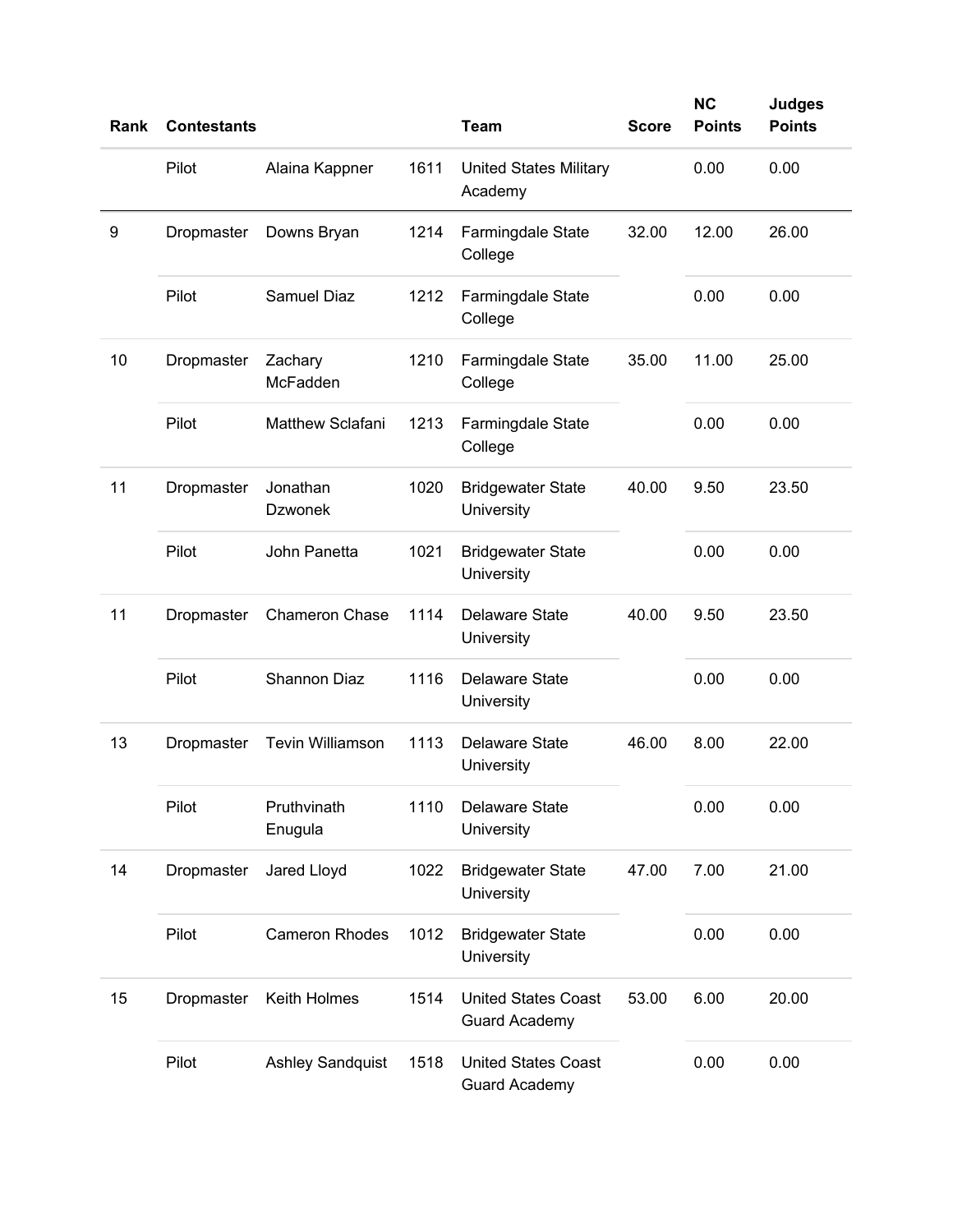| Rank | <b>Contestants</b> |                               |      | <b>Team</b>                                        | <b>Score</b> | <b>NC</b><br><b>Points</b> | <b>Judges</b><br><b>Points</b> |
|------|--------------------|-------------------------------|------|----------------------------------------------------|--------------|----------------------------|--------------------------------|
| 16   | Dropmaster         | Sabrina<br><b>Bustamante</b>  | 1315 | Rensselaer<br>Polytechnic Institute                | 61.00        | 4.50                       | 18.50                          |
|      | Pilot              | <b>Frederick Hole</b>         | 1319 | Rensselaer<br>Polytechnic Institute                |              | 0.00                       | 0.00                           |
| 16   | Dropmaster         | Francesca<br>Marchesini Tovar | 1314 | Rensselaer<br>Polytechnic Institute                | 61.00        | 4.50                       | 18.50                          |
|      | Pilot              | <b>Frederick Hole</b>         | 1319 | Rensselaer<br>Polytechnic Institute                |              | 0.00                       | 0.00                           |
| 18   | Dropmaster         | <b>Emily Awad</b>             | 1317 | Rensselaer<br>Polytechnic Institute                | 66.00        | 3.00                       | 17.00                          |
|      | Pilot              | Justin Krasinski              | 1310 | Rensselaer<br>Polytechnic Institute                |              | 0.00                       | 0.00                           |
| 19   | Dropmaster         | Kurt Klinkmueller             | 1610 | <b>United States Military</b><br>Academy           | 70.00        | 2.00                       | 16.00                          |
|      | Pilot              | Alaina Kappner                | 1611 | <b>United States Military</b><br>Academy           |              | 0.00                       | 0.00                           |
| 20   | Dropmaster         | Nicholas<br>Gosselin          | 1018 | <b>Bridgewater State</b><br>University             | 74.00        | 1.00                       | 15.00                          |
|      | Pilot              | <b>Jared Samost</b>           | 1016 | <b>Bridgewater State</b><br>University             |              | 0.00                       | 0.00                           |
| 21   | Dropmaster         | Abigail Culp                  | 1515 | <b>United States Coast</b><br><b>Guard Academy</b> | 76.00        | 0.00                       | 14.00                          |
|      | Pilot              | Caleb Teachout                | 1513 | <b>United States Coast</b><br><b>Guard Academy</b> |              | 0.00                       | 0.00                           |
| 22   | Dropmaster         | <b>Maurice Ellis</b>          | 1112 | Delaware State<br>University                       | 89.00        | 0.00                       | 13.00                          |
|      | Pilot              | Paul scherry                  | 1111 | Delaware State<br>University                       |              | 0.00                       | 0.00                           |
| 23   | Dropmaster         | Katherine<br>Lundberg         | 1312 | Rensselaer<br>Polytechnic Institute                | 93.00        | 0.00                       | 12.00                          |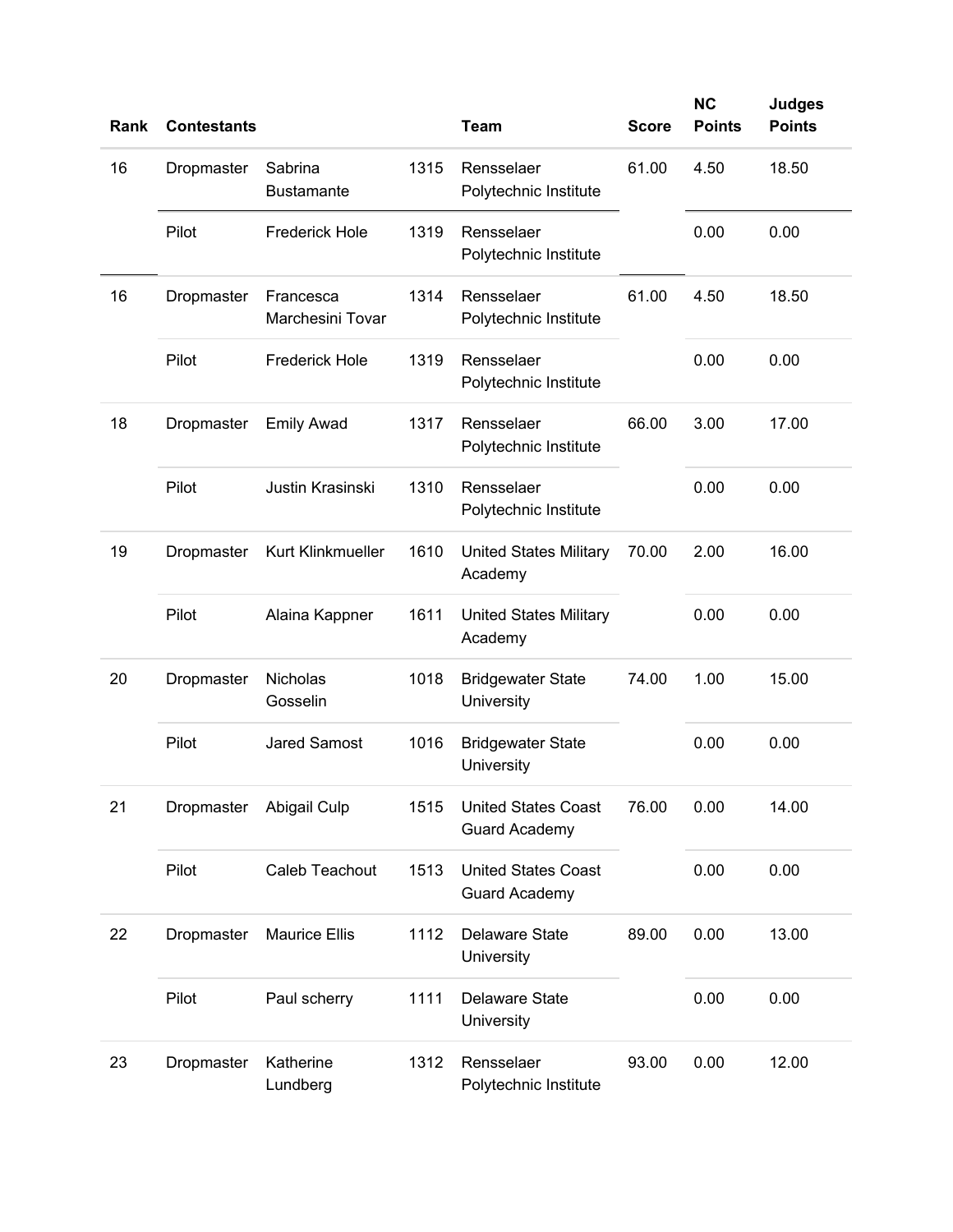| Rank | <b>Contestants</b> |                         |      | <b>Team</b>                                        | <b>Score</b> | <b>NC</b><br><b>Points</b> | <b>Judges</b><br><b>Points</b> |
|------|--------------------|-------------------------|------|----------------------------------------------------|--------------|----------------------------|--------------------------------|
|      | Pilot              | Justin Krasinski        | 1310 | Rensselaer<br>Polytechnic Institute                |              | 0.00                       | 0.00                           |
| 24   | Dropmaster         | Enny Abreu              | 1019 | <b>Bridgewater State</b><br>University             | 105.00       | 0.00                       | 11.00                          |
|      | Pilot              | Daniel Kelly            | 1010 | <b>Bridgewater State</b><br>University             |              | 0.00                       | 0.00                           |
| 25   | Dropmaster         | Dominic Clark           | 1612 | <b>United States Military</b><br>Academy           | 113.00       | 0.00                       | 10.00                          |
|      | Pilot              | <b>Maxwell Mueller</b>  | 1619 | <b>United States Military</b><br>Academy           |              | 0.00                       | 0.00                           |
| 26   | Dropmaster         | Zachary Serna           | 1511 | <b>United States Coast</b><br><b>Guard Academy</b> | 116.00       | 0.00                       | 9.00                           |
|      | Pilot              | <b>Cory Creswell</b>    | 1516 | <b>United States Coast</b><br><b>Guard Academy</b> |              | 0.00                       | 0.00                           |
| 27   | Dropmaster         | Valentina Alvarez       | 1013 | <b>Bridgewater State</b><br>University             | 120.00       | 0.00                       | 8.00                           |
|      | Pilot              | <b>Shannon Moulton</b>  | 1011 | <b>Bridgewater State</b><br>University             |              | 0.00                       | 0.00                           |
| 28   | Dropmaster         | Andi Paradis            | 1422 | Schenectady<br><b>Community College</b>            | 172.00       | 0.00                       | 7.00                           |
|      | Pilot              | Jacob Hill              | 1421 | Schenectady<br><b>Community College</b>            |              | 0.00                       | 0.00                           |
| 29   | Dropmaster         | <b>Ashley Sandquist</b> | 1518 | <b>United States Coast</b><br><b>Guard Academy</b> | 291.00       | 0.00                       | 6.00                           |
|      | Pilot              | <b>Thomas Dalton</b>    | 1512 | <b>United States Coast</b><br><b>Guard Academy</b> |              | 0.00                       | 0.00                           |
| 30   | Dropmaster         | Shaun Norman            | 1412 | Schenectady<br><b>Community College</b>            | 309.00       | 0.00                       | 5.00                           |
|      | Pilot              | Sam Battige             | 1410 | Schenectady<br><b>Community College</b>            |              | 0.00                       | 0.00                           |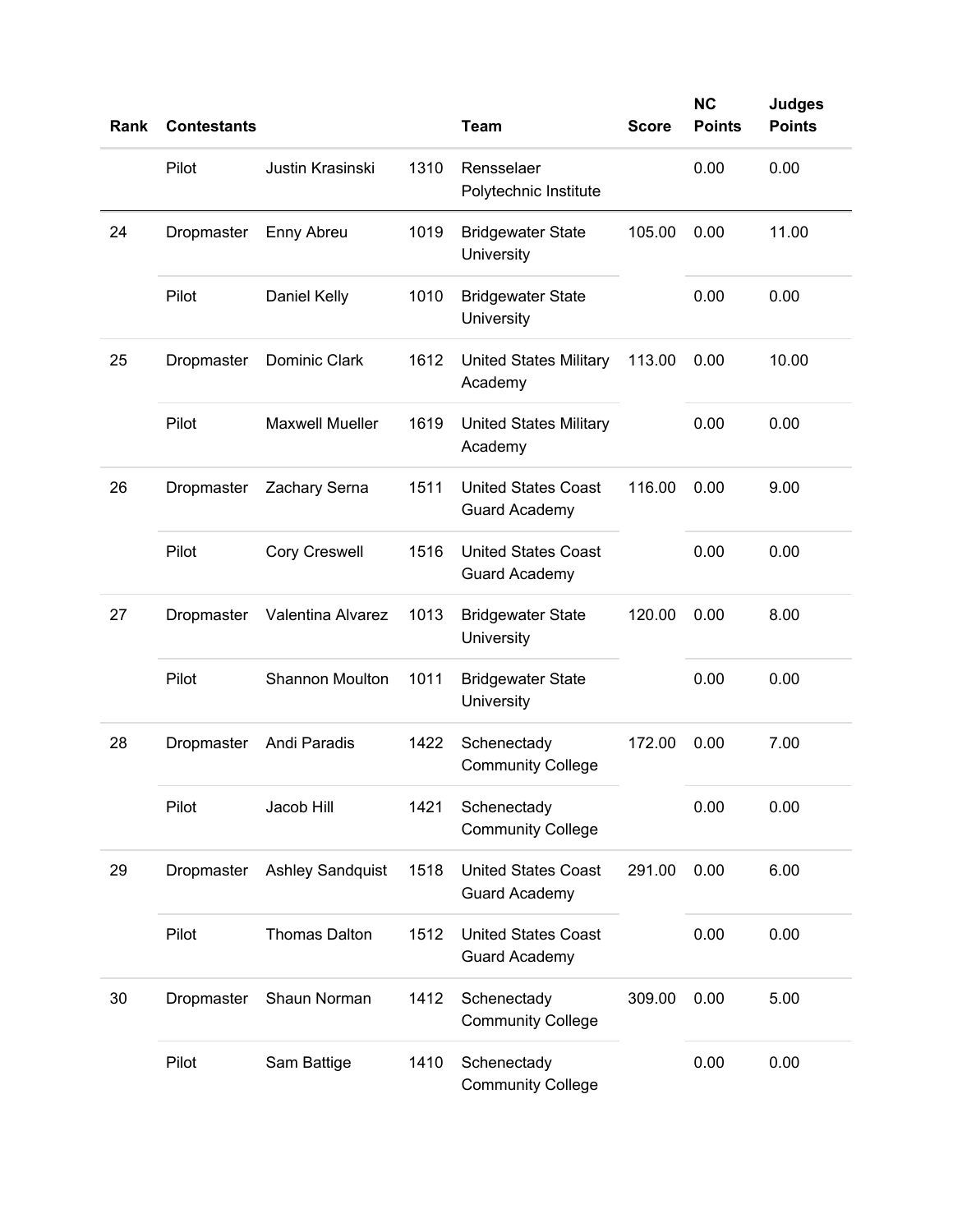| Rank | <b>Contestants</b> |                      |      | <b>Team</b>                              | <b>Score</b> | <b>NC</b><br><b>Points</b> | <b>Judges</b><br><b>Points</b> |
|------|--------------------|----------------------|------|------------------------------------------|--------------|----------------------------|--------------------------------|
|      | Dropmaster         | Kenneth LumHoo       | 1419 | Schenectady<br><b>Community College</b>  | <b>DQ</b>    | 0.00                       | 0.00                           |
|      | Pilot              | Perry Legg           | 1416 | Schenectady<br><b>Community College</b>  |              | 0.00                       | 0.00                           |
|      | Dropmaster         | Joseph Guyer         | 1417 | Schenectady<br><b>Community College</b>  | <b>DQ</b>    | 0.00                       | 0.00                           |
|      | Pilot              | <b>Wandel Perez</b>  | 1411 | Schenectady<br><b>Community College</b>  |              | 0.00                       | 0.00                           |
|      | Dropmaster         | Michael Herbert      | 1614 | <b>United States Military</b><br>Academy | DQ           | 0.00                       | 0.00                           |
|      | Pilot              | Douglas Kinsey       | 1617 | <b>United States Military</b><br>Academy |              | 0.00                       | 0.00                           |
|      | Dropmaster         | <b>Wandel Perez</b>  | 1411 | Schenectady<br><b>Community College</b>  | <b>DQ</b>    | 0.00                       | 0.00                           |
|      | Pilot              | <b>Tyler Simpson</b> | 1414 | Schenectady<br><b>Community College</b>  |              | 0.00                       | 0.00                           |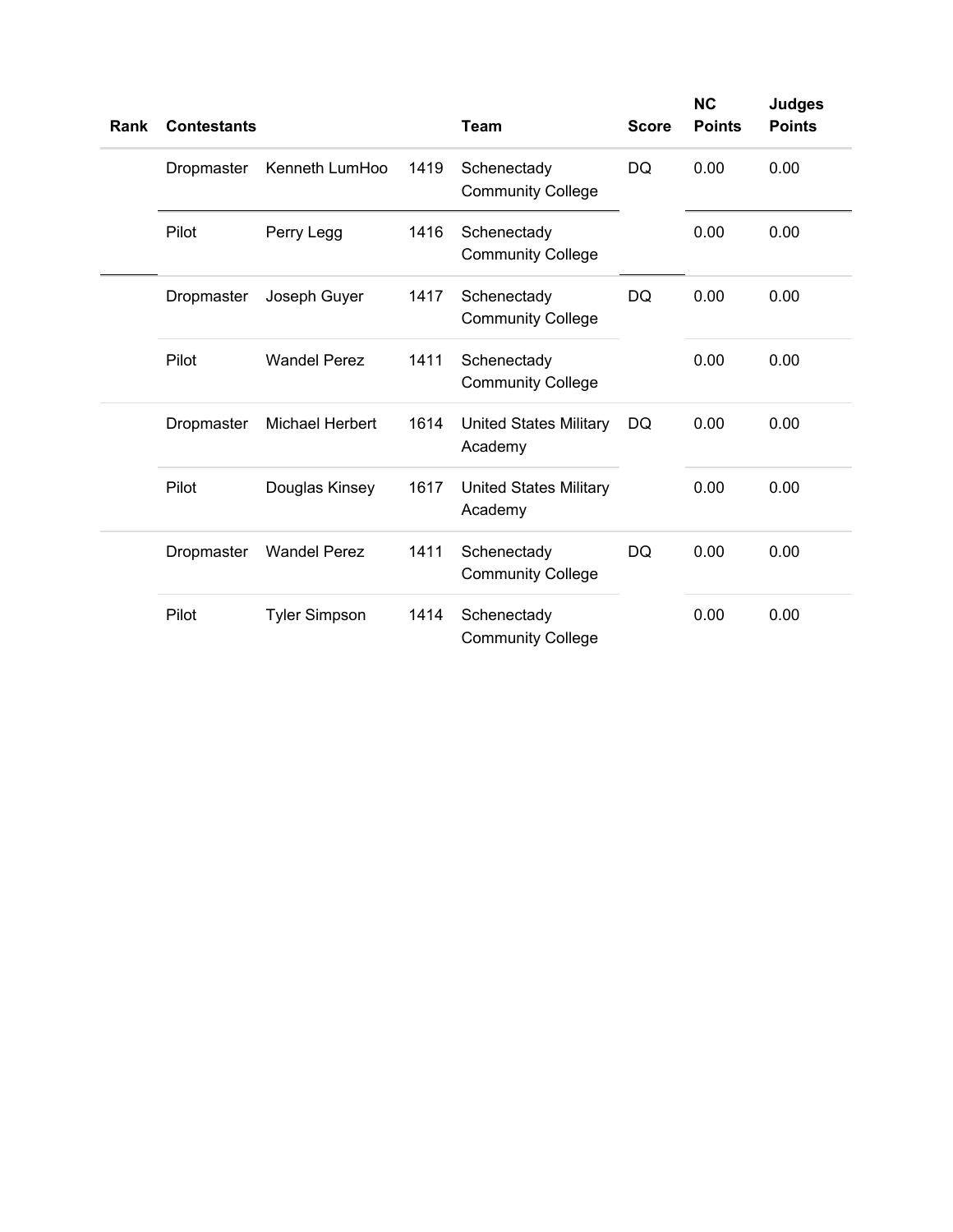# Navigation

| Rank           | <b>Contestants</b> |                        |      | <b>Team</b>                              | <b>Score</b> | <b>NC</b><br><b>Points</b> | <b>Judges</b><br><b>Points</b> |
|----------------|--------------------|------------------------|------|------------------------------------------|--------------|----------------------------|--------------------------------|
| 1              | Pilot              | Kurt<br>Klinkmueller   | 1610 | <b>United States Military</b><br>Academy | 86.02        | 40.00                      | 19.00                          |
|                | Safety<br>Observer | Maxwell<br>Mueller     | 1619 | <b>United States Military</b><br>Academy |              | 0.00                       | 0.00                           |
| $\overline{2}$ | Pilot              | Justin Krasinski       | 1310 | Rensselaer<br>Polytechnic Institute      | 116.74       | 38.00                      | 18.00                          |
|                | Safety<br>Observer | Justin<br>Weinstein    | 1318 | Rensselaer<br>Polytechnic Institute      |              | 0.00                       | 0.00                           |
| 3              | Pilot              | Alaina Kappner         | 1611 | <b>United States Military</b><br>Academy | 134.28       | 36.00                      | 17.00                          |
|                | Safety<br>Observer | <b>Derek Powers</b>    | 1615 | <b>United States Military</b><br>Academy |              | 0.00                       | 0.00                           |
| 4              | Pilot              | <b>Shannon Diaz</b>    | 1116 | <b>Delaware State</b><br>University      | 301.35       | 34.00                      | 16.00                          |
|                | Safety<br>Observer | Pruthvinath<br>Enugula | 1110 | Delaware State<br>University             |              | 0.00                       | 0.00                           |
| 5              | Pilot              | Downs Bryan            | 1214 | Farmingdale State<br>College             | 301.67       | 32.00                      | 15.00                          |
|                | Safety<br>Observer | Samuel Diaz            | 1212 | Farmingdale State<br>College             |              | 0.00                       | 0.00                           |
| 6              | Pilot              | Vincent<br>Guerriere   | 1215 | Farmingdale State<br>College             | 376.48       | 30.00                      | 14.00                          |
|                | Safety<br>Observer | Christopher<br>Lam     | 1216 | Farmingdale State<br>College             |              | 0.00                       | 0.00                           |
| 7              | Pilot              | Matthew<br>Sclafani    | 1213 | Farmingdale State<br>College             | 582.05       | 28.00                      | 13.00                          |
|                | Safety<br>Observer | Zachary<br>McFadden    | 1210 | Farmingdale State<br>College             |              | 0.00                       | 0.00                           |
| 8              | Pilot              | Cameron<br>Rhodes      | 1012 | <b>Bridgewater State</b><br>University   | 589.34       | 26.00                      | 12.00                          |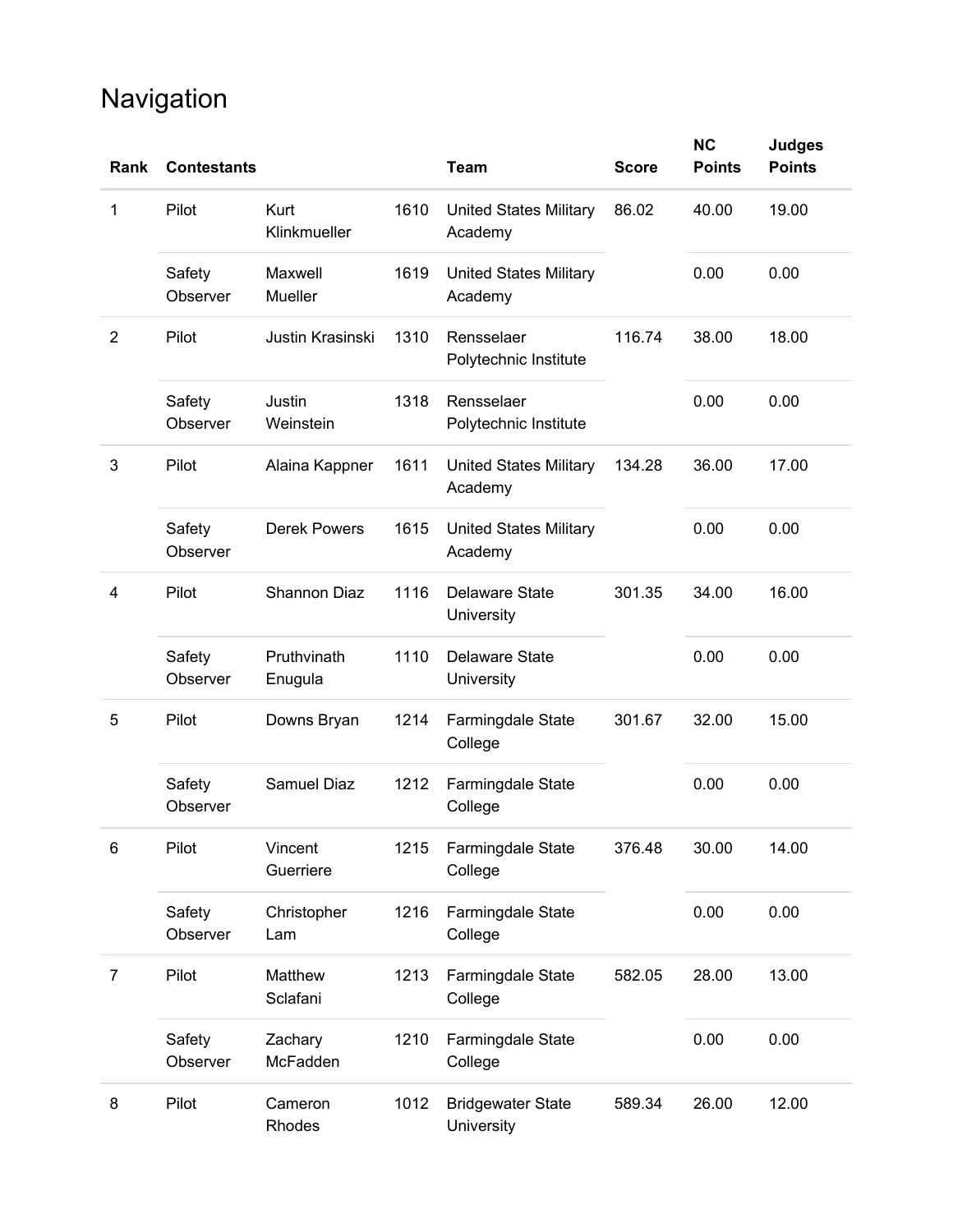| Rank | <b>Contestants</b> |                          |      | <b>Team</b>                                        | <b>Score</b> | <b>NC</b><br><b>Points</b> | <b>Judges</b><br><b>Points</b> |
|------|--------------------|--------------------------|------|----------------------------------------------------|--------------|----------------------------|--------------------------------|
|      | Safety<br>Observer | Daniel Kelly             | 1010 | <b>Bridgewater State</b><br>University             |              | 0.00                       | 0.00                           |
| 9    | Pilot              | <b>Bradley Dill</b>      | 1017 | <b>Bridgewater State</b><br>University             | 643.25       | 24.00                      | 11.00                          |
|      | Safety<br>Observer | Joseph<br>Gardner        | 1015 | <b>Bridgewater State</b><br>University             |              | 0.00                       | 0.00                           |
| 10   | Pilot              | Chameron<br>Chase        | 1114 | <b>Delaware State</b><br>University                | 789.49       | 22.00                      | 10.00                          |
|      | Safety<br>Observer | Daeshawn<br>Rose         | 1115 | <b>Delaware State</b><br>University                |              | 0.00                       | 0.00                           |
| 11   | Pilot              | Paul scherry             | 1111 | <b>Delaware State</b><br>University                | 815.93       | 20.00                      | 9.00                           |
|      | Safety<br>Observer | Tevin<br>Williamson      | 1113 | <b>Delaware State</b><br>University                |              | 0.00                       | 0.00                           |
| 12   | Pilot              | Patrick<br>Williams      | 1616 | <b>United States Military</b><br>Academy           | 972.12       | 18.00                      | 8.00                           |
|      | Safety<br>Observer | Michael<br>Herbert       | 1614 | <b>United States Military</b><br>Academy           |              | 0.00                       | 0.00                           |
| 13   | Pilot              | Ashley<br>Sandquist      | 1518 | <b>United States Coast</b><br><b>Guard Academy</b> | 1,314.25     | 16.00                      | 7.00                           |
|      | Safety<br>Observer | Caleb<br>Teachout        | 1513 | <b>United States Coast</b><br><b>Guard Academy</b> |              | 0.00                       | 0.00                           |
| 14   | Pilot              | Christopher<br>Pinkowski | 1418 | Schenectady<br><b>Community College</b>            | 1,344.86     | 14.00                      | 6.00                           |
|      | Safety<br>Observer | Matthew<br>Molnar        | 1413 | Schenectady<br><b>Community College</b>            |              | 0.00                       | 0.00                           |
| 15   | Pilot              | <b>Jared Samost</b>      | 1016 | <b>Bridgewater State</b><br>University             | 2,076.44     | 12.00                      | 5.00                           |
|      | Safety<br>Observer | Enny Abreu               | 1019 | <b>Bridgewater State</b><br>University             |              | 0.00                       | 0.00                           |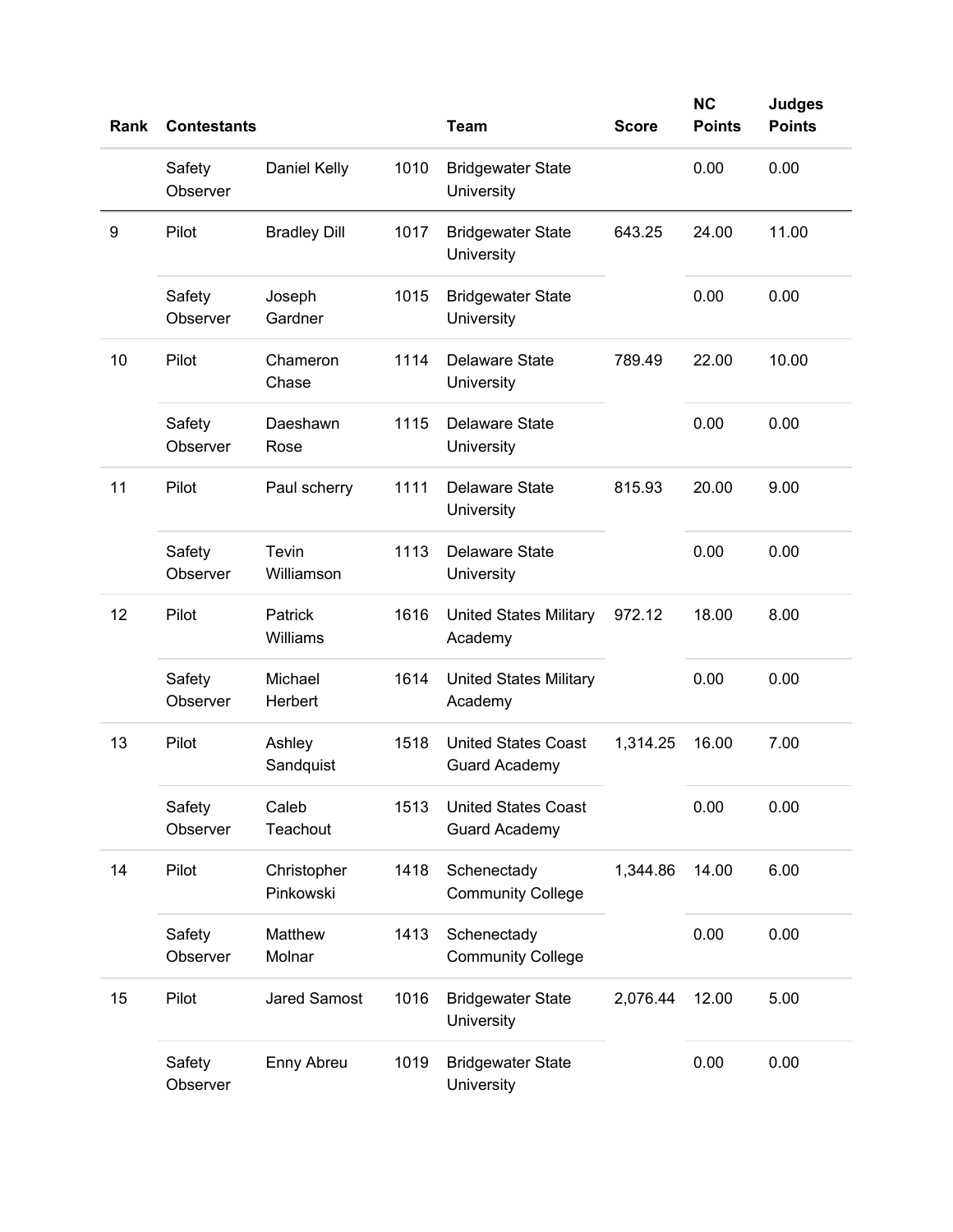| Rank | <b>Contestants</b> |                      |      | <b>Team</b>                                        | <b>Score</b> | <b>NC</b><br><b>Points</b> | <b>Judges</b><br><b>Points</b> |
|------|--------------------|----------------------|------|----------------------------------------------------|--------------|----------------------------|--------------------------------|
| 16   | Pilot              | Shaun Norman         | 1412 | Schenectady<br><b>Community College</b>            | 3,364.16     | 10.00                      | 4.00                           |
|      | Safety<br>Observer | Joseph Guyer         | 1417 | Schenectady<br><b>Community College</b>            |              | 0.00                       | 0.00                           |
|      | Pilot              | Kyle Anderson        | 1415 | Schenectady<br><b>Community College</b>            | <b>DQ</b>    | 0.00                       | 0.00                           |
|      | Safety<br>Observer | <b>Tyler Simpson</b> | 1414 | Schenectady<br><b>Community College</b>            |              | 0.00                       | 0.00                           |
|      | Pilot              | Keith Holmes         | 1514 | <b>United States Coast</b><br><b>Guard Academy</b> | <b>DQ</b>    | 0.00                       | 0.00                           |
|      | Safety<br>Observer | Abigail Culp         | 1515 | <b>United States Coast</b><br><b>Guard Academy</b> |              | 0.00                       | 0.00                           |
|      | Pilot              | Cory Creswell        | 1516 | <b>United States Coast</b><br><b>Guard Academy</b> | <b>DQ</b>    | 0.00                       | 0.00                           |
|      | Safety<br>Observer | Zachary Serna        | 1511 | <b>United States Coast</b><br><b>Guard Academy</b> |              | 0.00                       | 0.00                           |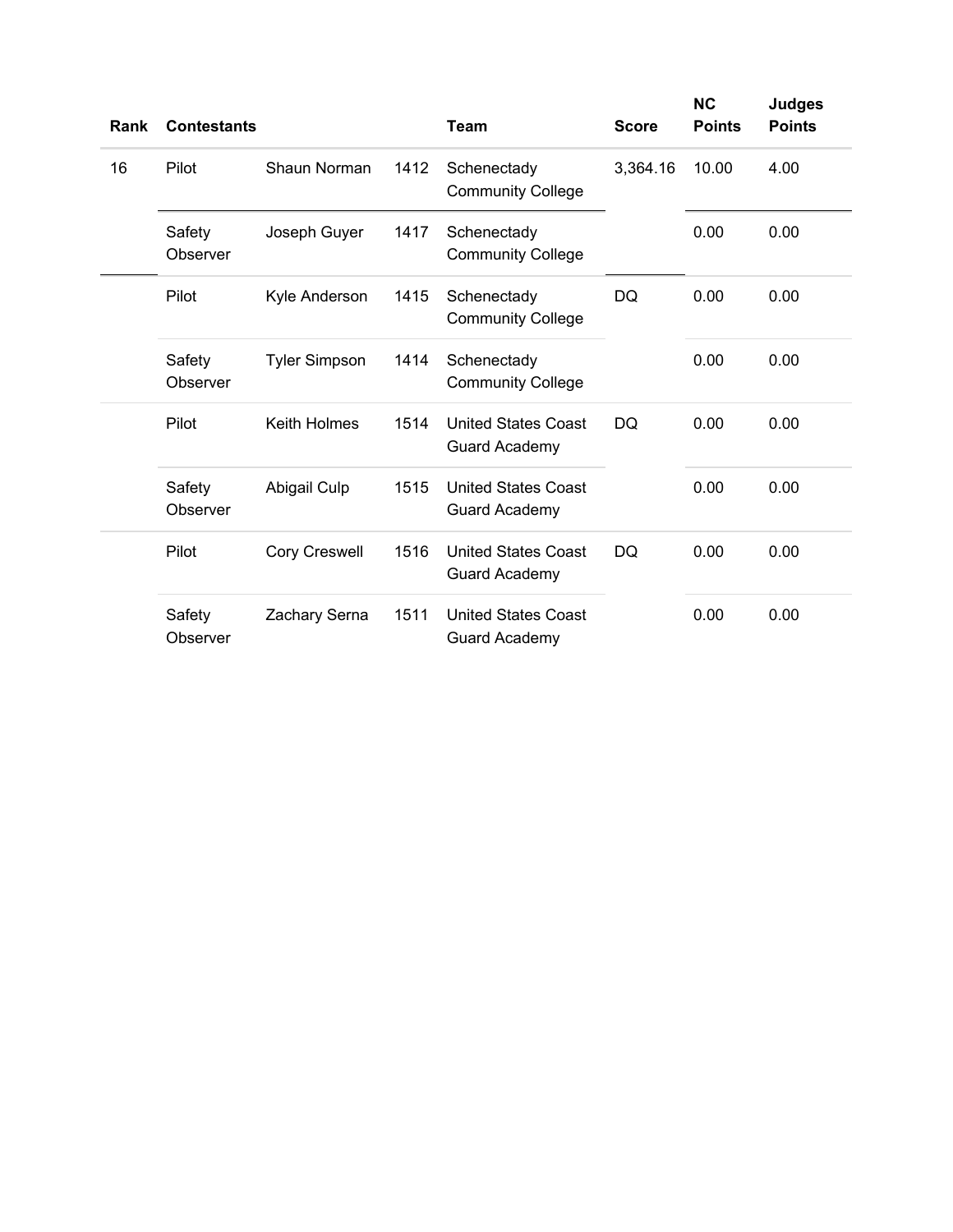## Power-Off Landing

| Rank           |       | <b>Contestants</b>       |      | <b>Team</b>                                        | <b>Score</b> | <b>NC</b><br><b>Points</b> | <b>Judges</b><br><b>Points</b> |
|----------------|-------|--------------------------|------|----------------------------------------------------|--------------|----------------------------|--------------------------------|
| 1              | Pilot | Downs Bryan              | 1214 | Farmingdale State<br>College                       | 155.00       | 40.00                      | 32.00                          |
| $\overline{2}$ | Pilot | Daniel Kelly             | 1010 | <b>Bridgewater State</b><br>University             | 190.00       | 38.00                      | 31.00                          |
| 3              | Pilot | Justin Krasinski         | 1310 | Rensselaer Polytechnic<br>Institute                | 225.00       | 36.00                      | 30.00                          |
| 4              | Pilot | Christopher<br>Pinkowski | 1418 | <b>Schenectady Community</b><br>College            | 340.00       | 34.00                      | 29.00                          |
| 5              | Pilot | <b>Jared Samost</b>      | 1016 | <b>Bridgewater State</b><br>University             | 350.00       | 32.00                      | 28.00                          |
| 6              | Pilot | <b>Matthew Sclafani</b>  | 1213 | Farmingdale State<br>College                       | 355.00       | 30.00                      | 27.00                          |
| $\overline{7}$ | Pilot | Sang Sung                | 1211 | Farmingdale State<br>College                       | 370.00       | 28.00                      | 26.00                          |
| 8              | Pilot | <b>Thomas Dalton</b>     | 1512 | <b>United States Coast</b><br><b>Guard Academy</b> | 380.00       | 26.00                      | 25.00                          |
| 9              | Pilot | Paul scherry             | 1111 | <b>Delaware State</b><br>University                | 410.00       | 24.00                      | 24.00                          |
| 10             | Pilot | <b>Michael Herbert</b>   | 1614 | <b>United States Military</b><br>Academy           | 515.00       | 22.00                      | 23.00                          |
| 11             | Pilot | <b>Frederick Hole</b>    | 1319 | Rensselaer Polytechnic<br>Institute                | 530.00       | 20.00                      | 22.00                          |
| 12             | Pilot | Kody Bruno               | 1420 | <b>Schenectady Community</b><br>College            | 545.00       | 18.00                      | 21.00                          |
| 13             | Pilot | Daeshawn Rose            | 1115 | <b>Delaware State</b><br>University                | 550.00       | 16.00                      | 20.00                          |
| 14             | Pilot | <b>Bradley Dill</b>      | 1017 | <b>Bridgewater State</b><br>University             | 600.00       | 10.00                      | 17.00                          |
| 14             | Pilot | Vincent<br>Guerriere     | 1215 | Farmingdale State<br>College                       | 600.00       | 10.00                      | 17.00                          |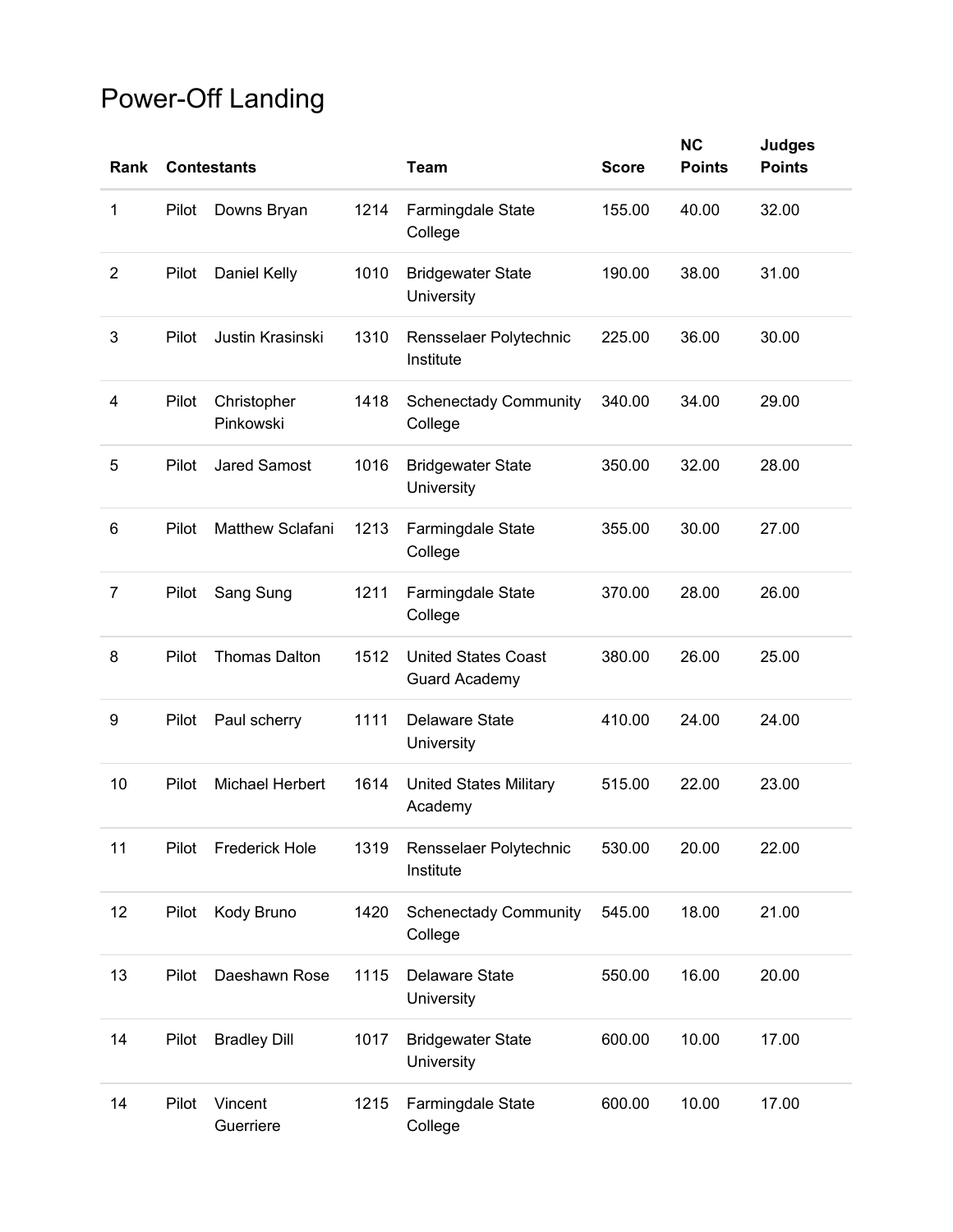| Rank |       | <b>Contestants</b>      |      | <b>Team</b>                                        | <b>Score</b> | <b>NC</b><br><b>Points</b> | <b>Judges</b><br><b>Points</b> |
|------|-------|-------------------------|------|----------------------------------------------------|--------------|----------------------------|--------------------------------|
| 14   | Pilot | Kyle Anderson           | 1415 | <b>Schenectady Community</b><br>College            | 600.00       | 10.00                      | 17.00                          |
| 14   | Pilot | <b>Tevin Williamson</b> | 1113 | <b>Delaware State</b><br>University                | 600.00       | 10.00                      | 17.00                          |
| 14   | Pilot | John Panetta            | 1021 | <b>Bridgewater State</b><br>University             | 600.00       | 10.00                      | 17.00                          |
| 19   | Pilot | Shannon<br>Moulton      | 1011 | <b>Bridgewater State</b><br>University             | 625.00       | 4.00                       | 14.00                          |
| 20   | Pilot | <b>Tyler Simpson</b>    | 1414 | <b>Schenectady Community</b><br>College            | 665.00       | 2.00                       | 13.00                          |
| 21   | Pilot | <b>Derek Powers</b>     | 1615 | <b>United States Military</b><br>Academy           | 685.00       | 0.00                       | 12.00                          |
| 22   | Pilot | <b>Cory Creswell</b>    | 1516 | <b>United States Coast</b><br><b>Guard Academy</b> | 715.00       | 0.00                       | 11.00                          |
| 23   | Pilot | Keith Holmes            | 1514 | <b>United States Coast</b><br><b>Guard Academy</b> | 770.00       | 0.00                       | 10.00                          |
| 24   | Pilot | Kurt Klinkmueller       | 1610 | <b>United States Military</b><br>Academy           | 800.00       | 0.00                       | 8.50                           |
| 24   | Pilot | <b>Brendan Flynn</b>    | 1517 | <b>United States Coast</b><br><b>Guard Academy</b> | 800.00       | 0.00                       | 8.50                           |
| 26   | Pilot | Alaina Kappner          | 1611 | <b>United States Military</b><br>Academy           | 825.00       | 0.00                       | 7.00                           |
| 27   | Pilot | Chameron<br>Chase       | 1114 | <b>Delaware State</b><br>University                | 875.00       | 0.00                       | 6.00                           |
| 28   | Pilot | Caleb Teachout          | 1513 | <b>United States Coast</b><br><b>Guard Academy</b> | 975.00       | 0.00                       | 5.00                           |
| 29   | Pilot | Jacob Hill              | 1421 | <b>Schenectady Community</b><br>College            | 1,000.00     | 0.00                       | 4.00                           |
| 30   | Pilot | Pruthvinath<br>Enugula  | 1110 | <b>Delaware State</b><br>University                | 1,100.00     | 0.00                       | 3.00                           |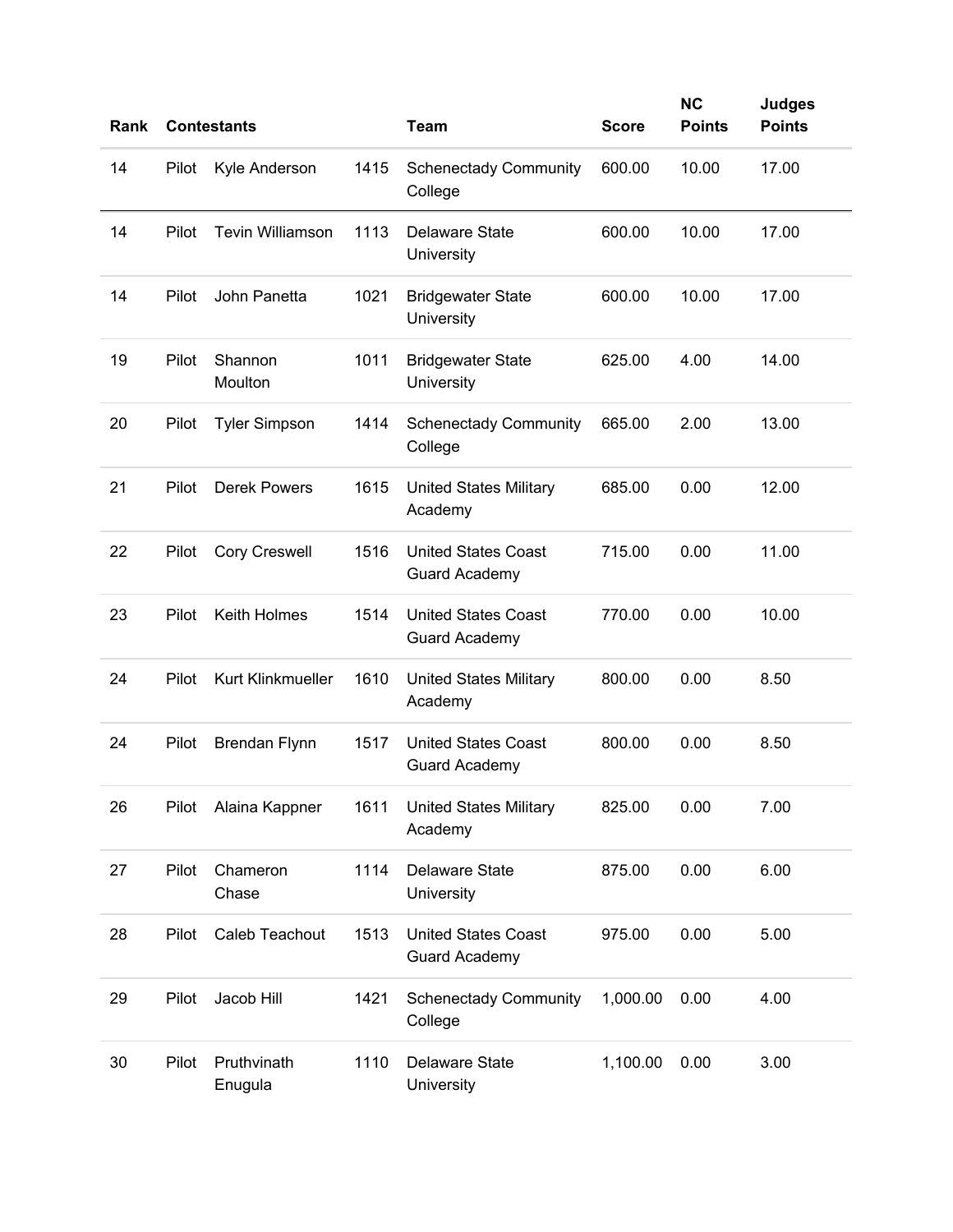| Rank |       | <b>Contestants</b>     |      | Team                                     | <b>Score</b> | <b>NC</b><br><b>Points</b> | <b>Judges</b><br><b>Points</b> |  |
|------|-------|------------------------|------|------------------------------------------|--------------|----------------------------|--------------------------------|--|
| 31   | Pilot | Samuel Diaz            |      | 1212 Farmingdale State<br>College        | 1.125.00     | 0.00                       | 2.00                           |  |
|      | Pilot | <b>Maxwell Mueller</b> | 1619 | <b>United States Military</b><br>Academy | DQ           | 0.00                       | 0.00                           |  |

# SAFECON Championship

| Rank | <b>Team</b>                          | <b>Points</b> |
|------|--------------------------------------|---------------|
|      | Farmingdale State College            | 650.00        |
| 2    | United States Military Academy       | 427.00        |
| 3    | <b>Delaware State University</b>     | 388.50        |
| 4    | <b>Bridgewater State University</b>  | 368.50        |
| 5    | Rensselaer Polytechnic Institute     | 255.00        |
| 6    | <b>Schenectady Community College</b> | 244.00        |
|      | United States Coast Guard Academy    | 125.00        |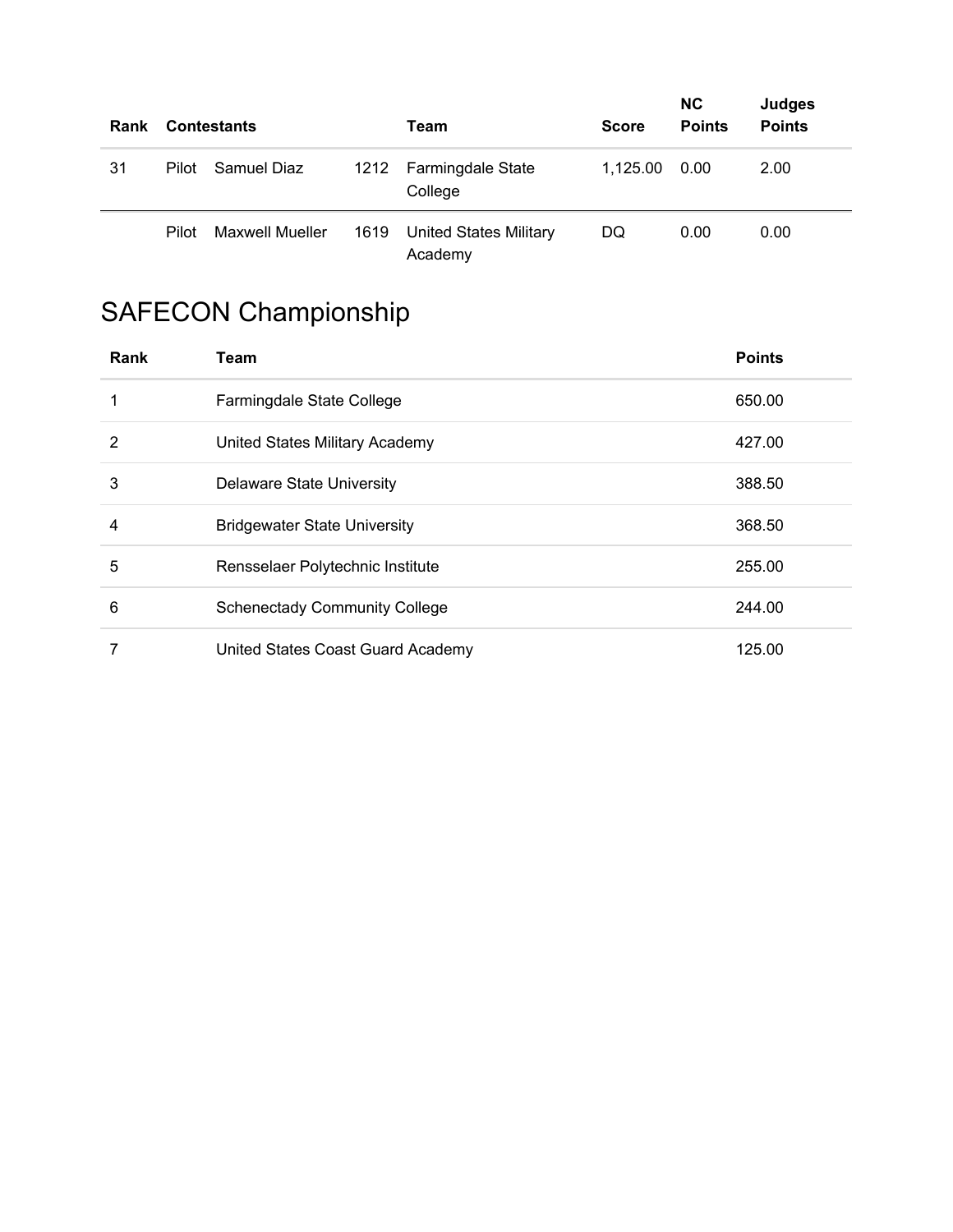## Short Field Landing

| Rank           |       | <b>Contestants</b>      |      | <b>Team</b>                              | <b>Score</b> | <b>NC</b><br><b>Points</b> | <b>Judges</b><br><b>Points</b> |
|----------------|-------|-------------------------|------|------------------------------------------|--------------|----------------------------|--------------------------------|
| 1              | Pilot | <b>Patrick Williams</b> | 1616 | <b>United States Military</b><br>Academy | 50.00        | 40.00                      | 32.00                          |
| $\overline{2}$ | Pilot | <b>Samuel Diaz</b>      | 1212 | Farmingdale State<br>College             | 93.00        | 38.00                      | 31.00                          |
| 3              | Pilot | Matthew Sclafani        | 1213 | Farmingdale State<br>College             | 95.00        | 36.00                      | 30.00                          |
| 4              | Pilot | Chameron<br>Chase       | 1114 | <b>Delaware State</b><br>University      | 200.00       | 34.00                      | 29.00                          |
| 5              | Pilot | Justin Krasinski        | 1310 | Rensselaer Polytechnic<br>Institute      | 210.00       | 32.00                      | 28.00                          |
| 6              | Pilot | Zachary<br>McFadden     | 1210 | Farmingdale State<br>College             | 215.00       | 30.00                      | 27.00                          |
| 7              | Pilot | <b>Frederick Hole</b>   | 1319 | Rensselaer Polytechnic<br>Institute      | 275.00       | 28.00                      | 26.00                          |
| 8              | Pilot | Downs Bryan             | 1214 | Farmingdale State<br>College             | 305.00       | 26.00                      | 25.00                          |
| 9              | Pilot | Daniel Kelly            | 1010 | <b>Bridgewater State</b><br>University   | 330.00       | 24.00                      | 24.00                          |
| 10             | Pilot | <b>Michael Herbert</b>  | 1614 | <b>United States Military</b><br>Academy | 365.00       | 22.00                      | 23.00                          |
| 11             | Pilot | Perry Legg              | 1416 | <b>Schenectady Community</b><br>College  | 390.00       | 20.00                      | 22.00                          |
| 12             | Pilot | Kurt Klinkmueller       | 1610 | <b>United States Military</b><br>Academy | 415.00       | 18.00                      | 21.00                          |
| 13             | Pilot | Cameron<br>Rhodes       | 1012 | <b>Bridgewater State</b><br>University   | 425.00       | 16.00                      | 20.00                          |
| 14             | Pilot | Kyle Anderson           | 1415 | <b>Schenectady Community</b><br>College  | 490.00       | 14.00                      | 19.00                          |
| 15             | Pilot | <b>Derek Powers</b>     | 1615 | <b>United States Military</b><br>Academy | 520.00       | 12.00                      | 18.00                          |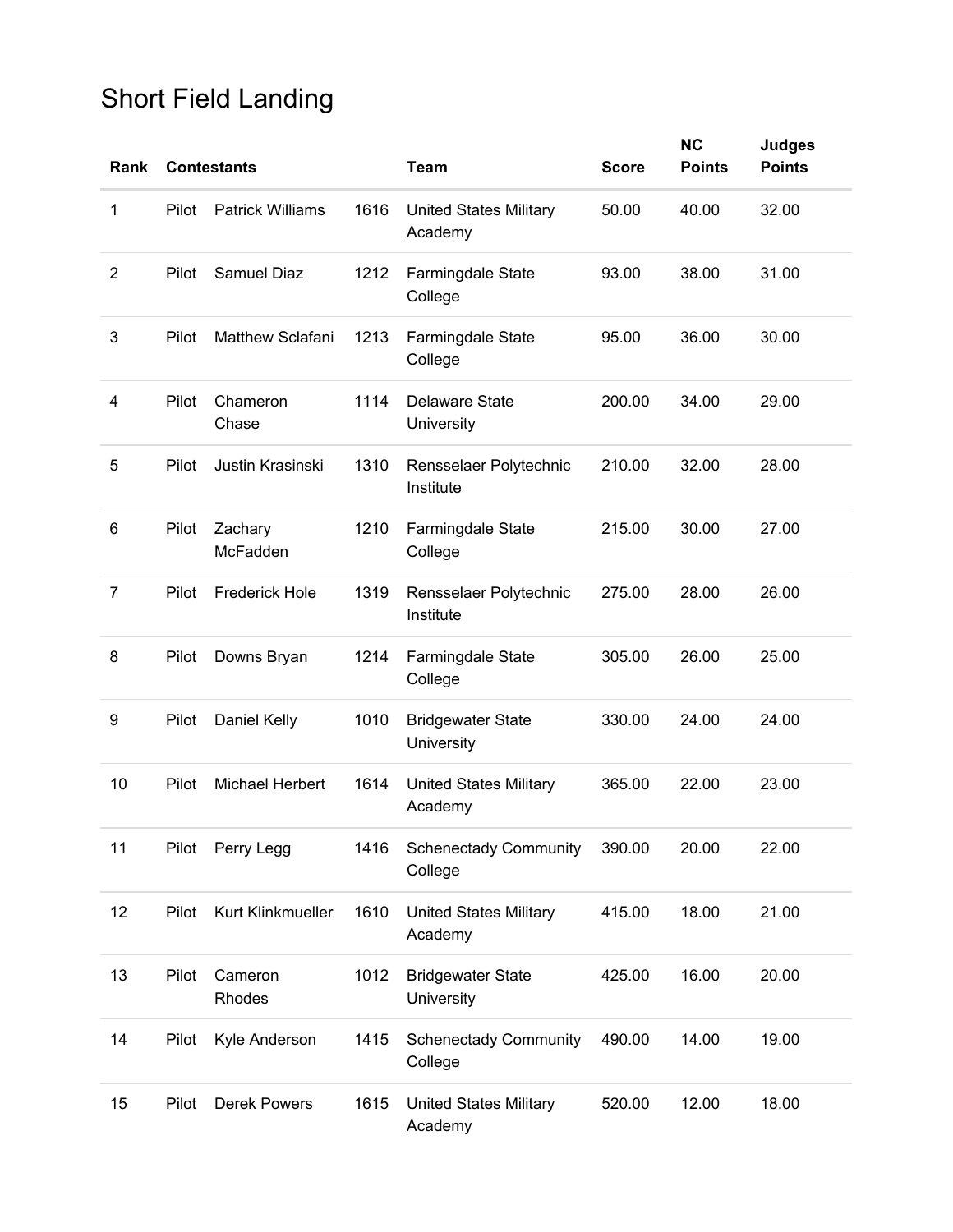| Rank |       | <b>Contestants</b>         |      | <b>Team</b>                                        | <b>Score</b> | <b>NC</b><br><b>Points</b> | <b>Judges</b><br><b>Points</b> |
|------|-------|----------------------------|------|----------------------------------------------------|--------------|----------------------------|--------------------------------|
| 16   | Pilot | <b>Shannon Diaz</b>        | 1116 | <b>Delaware State</b><br>University                | 555.00       | 10.00                      | 17.00                          |
| 17   | Pilot | Jonathan<br><b>Dzwonek</b> | 1020 | <b>Bridgewater State</b><br>University             | 600.00       | 8.00                       | 16.00                          |
| 18   | Pilot | Shaun Norman               | 1412 | <b>Schenectady Community</b><br>College            | 615.00       | 6.00                       | 15.00                          |
| 19   | Pilot | <b>Tevin Williamson</b>    | 1113 | <b>Delaware State</b><br>University                | 622.00       | 4.00                       | 14.00                          |
| 20   | Pilot | Shannon<br>Moulton         | 1011 | <b>Bridgewater State</b><br>University             | 630.00       | 1.00                       | 12.50                          |
| 20   | Pilot | <b>Thomas Dalton</b>       | 1512 | <b>United States Coast</b><br><b>Guard Academy</b> | 630.00       | 1.00                       | 12.50                          |
| 22   | Pilot | John Panetta               | 1021 | <b>Bridgewater State</b><br>University             | 650.00       | 0.00                       | 11.00                          |
| 23   | Pilot | Sam Battige                | 1410 | <b>Schenectady Community</b><br>College            | 660.00       | 0.00                       | 10.00                          |
| 24   | Pilot | Caleb Teachout             | 1513 | <b>United States Coast</b><br><b>Guard Academy</b> | 685.00       | 0.00                       | 9.00                           |
| 25   | Pilot | Christopher<br>Pinkowski   | 1418 | <b>Schenectady Community</b><br>College            | 735.00       | 0.00                       | 8.00                           |
| 26   | Pilot | Daeshawn Rose              | 1115 | Delaware State<br>University                       | 795.00       | 0.00                       | 7.00                           |
| 27   | Pilot | Brendan Flynn              | 1517 | <b>United States Coast</b><br><b>Guard Academy</b> | 800.00       | 0.00                       | 5.50                           |
| 27   | Pilot | Alaina Kappner             | 1611 | <b>United States Military</b><br>Academy           | 800.00       | 0.00                       | 5.50                           |
| 29   | Pilot | Christopher Lam            | 1216 | Farmingdale State<br>College                       | 860.00       | 0.00                       | 3.50                           |
| 29   | Pilot | Pruthvinath<br>Enugula     | 1110 | Delaware State<br>University                       | 860.00       | 0.00                       | 3.50                           |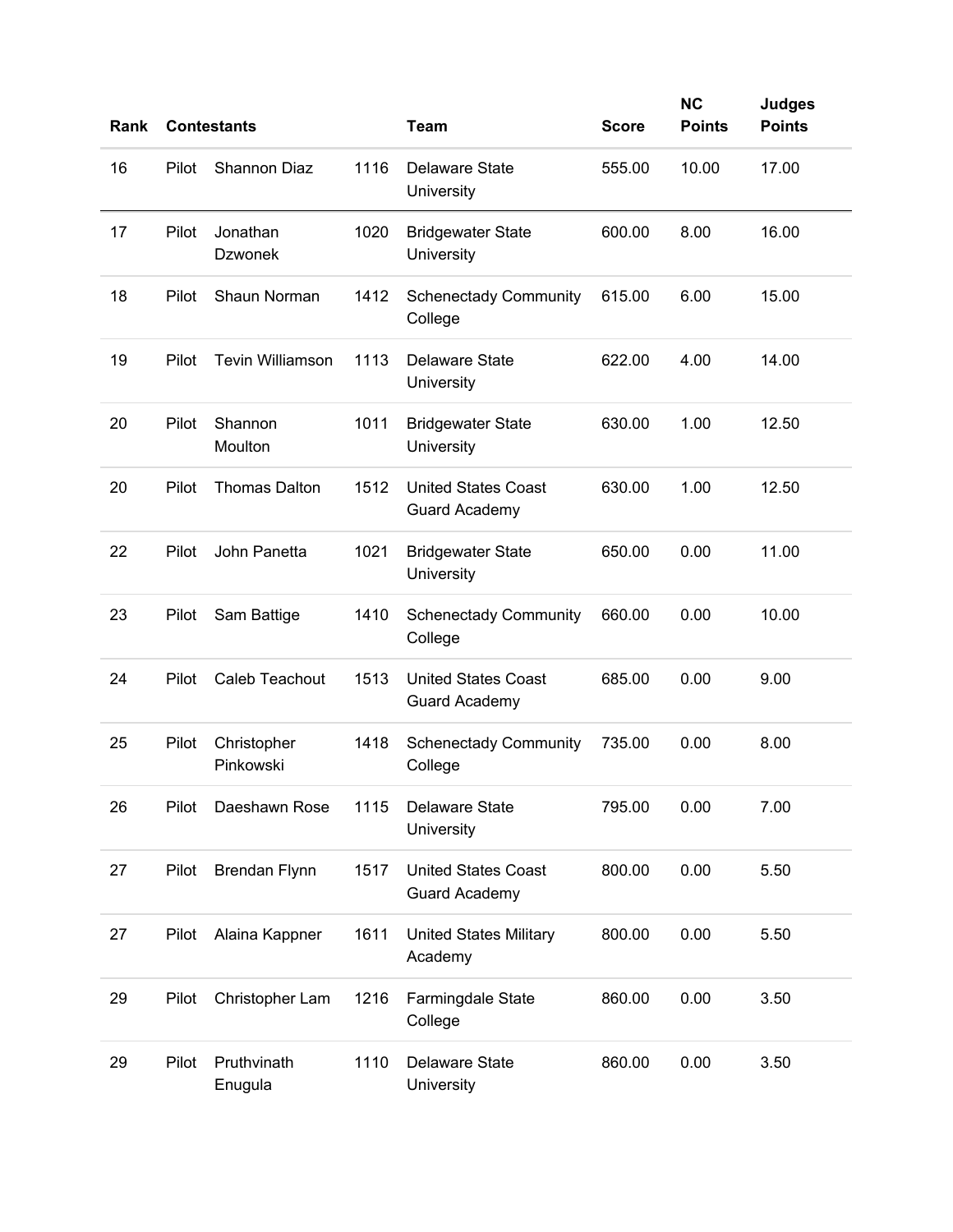| Rank |       | <b>Contestants</b>  |      | Team                                               | <b>Score</b> | <b>NC</b><br><b>Points</b> | <b>Judges</b><br><b>Points</b> |
|------|-------|---------------------|------|----------------------------------------------------|--------------|----------------------------|--------------------------------|
| 31   |       | Pilot Cory Creswell | 1516 | <b>United States Coast</b><br><b>Guard Academy</b> | 1,470.00     | 0.00                       | 2.00                           |
|      | Pilot | Keith Holmes        | 1514 | <b>United States Coast</b><br><b>Guard Academy</b> | DQ           | 0.00                       | 0.00                           |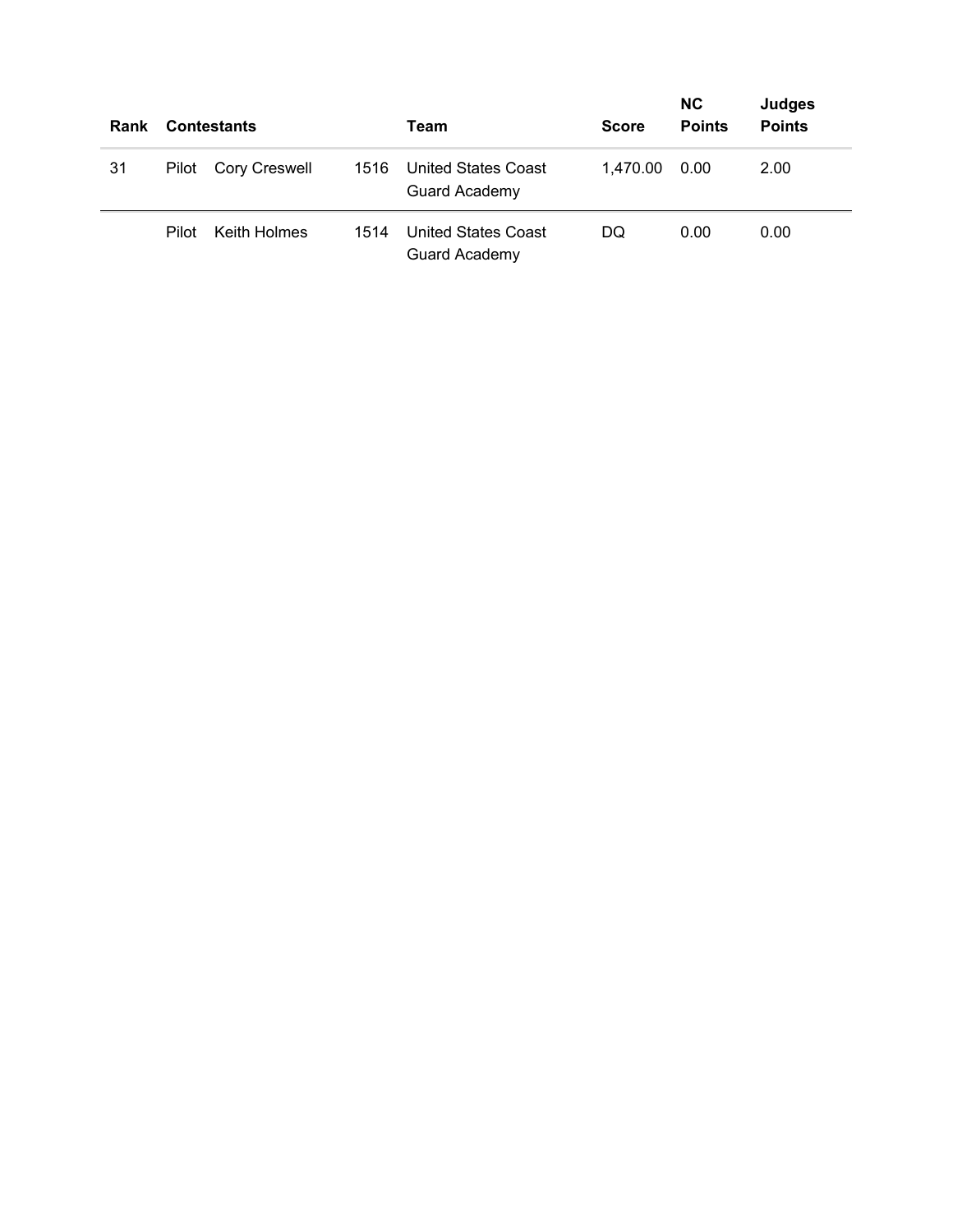## Simulated Comprehensive Aircraft Navigation

| Rank | <b>Contestants</b> |                        |      | <b>Team</b>                                   | <b>Correct</b> | <b>Elapsed</b><br><b>Time</b> | <b>NC</b><br><b>Points</b> | <b>Judges</b><br><b>Points</b> |
|------|--------------------|------------------------|------|-----------------------------------------------|----------------|-------------------------------|----------------------------|--------------------------------|
| 1    | Contestant         | Kurt<br>Klinkmueller   | 1610 | <b>United States</b><br>Military<br>Academy   | 22.00          | 0:58:01                       | 20.00                      | 35.00                          |
| 2    | Contestant         | Christopher<br>Lam     | 1216 | Farmingdale<br><b>State College</b>           | 20.00          | 0:49:58                       | 19.00                      | 34.00                          |
| 3    | Contestant         | Matthew<br>Sclafani    | 1213 | Farmingdale<br><b>State College</b>           | 20.00          | 0:53:29                       | 18.00                      | 33.00                          |
| 4    | Contestant         | Vincent<br>Guerriere   | 1215 | Farmingdale<br><b>State College</b>           | 19.00          | 0:42:57                       | 17.00                      | 32.00                          |
| 5    | Contestant         | <b>Maurice Ellis</b>   | 1112 | <b>Delaware State</b><br>University           | 19.00          | 0:56:35                       | 16.00                      | 31.00                          |
| 6    | Contestant         | Zachary<br>McFadden    | 1210 | Farmingdale<br><b>State College</b>           | 19.00          | 0:57:39                       | 15.00                      | 30.00                          |
| 7    | Contestant         | Nicholas<br>Gosselin   | 1018 | <b>Bridgewater</b><br><b>State University</b> | 18.00          | 0:55:58                       | 14.00                      | 29.00                          |
| 8    | Contestant         | Patrick<br>Williams    | 1616 | <b>United States</b><br>Military<br>Academy   | 18.00          | 0:56:50                       | 13.00                      | 28.00                          |
| 9    | Contestant         | Kenneth<br>LumHoo      | 1419 | Schenectady<br>Community<br>College           | 17.00          | 0:41:39                       | 12.00                      | 27.00                          |
| 10   | Contestant         | Downs Bryan            | 1214 | Farmingdale<br><b>State College</b>           | 17.00          | 0:50:31                       | 11.00                      | 26.00                          |
| 11   | Contestant         | Pruthvinath<br>Enugula | 1110 | <b>Delaware State</b><br>University           | 17.00          | 0:53:46                       | 10.00                      | 25.00                          |
| 12   | Contestant         | Daniel Kelly           | 1010 | <b>Bridgewater</b><br><b>State University</b> | 16.00          | 0:57:24                       | 9.00                       | 24.00                          |
| 13   | Contestant         | Chameron<br>Chase      | 1114 | Delaware State<br>University                  | 16.00          | 0:59:35                       | 8.00                       | 23.00                          |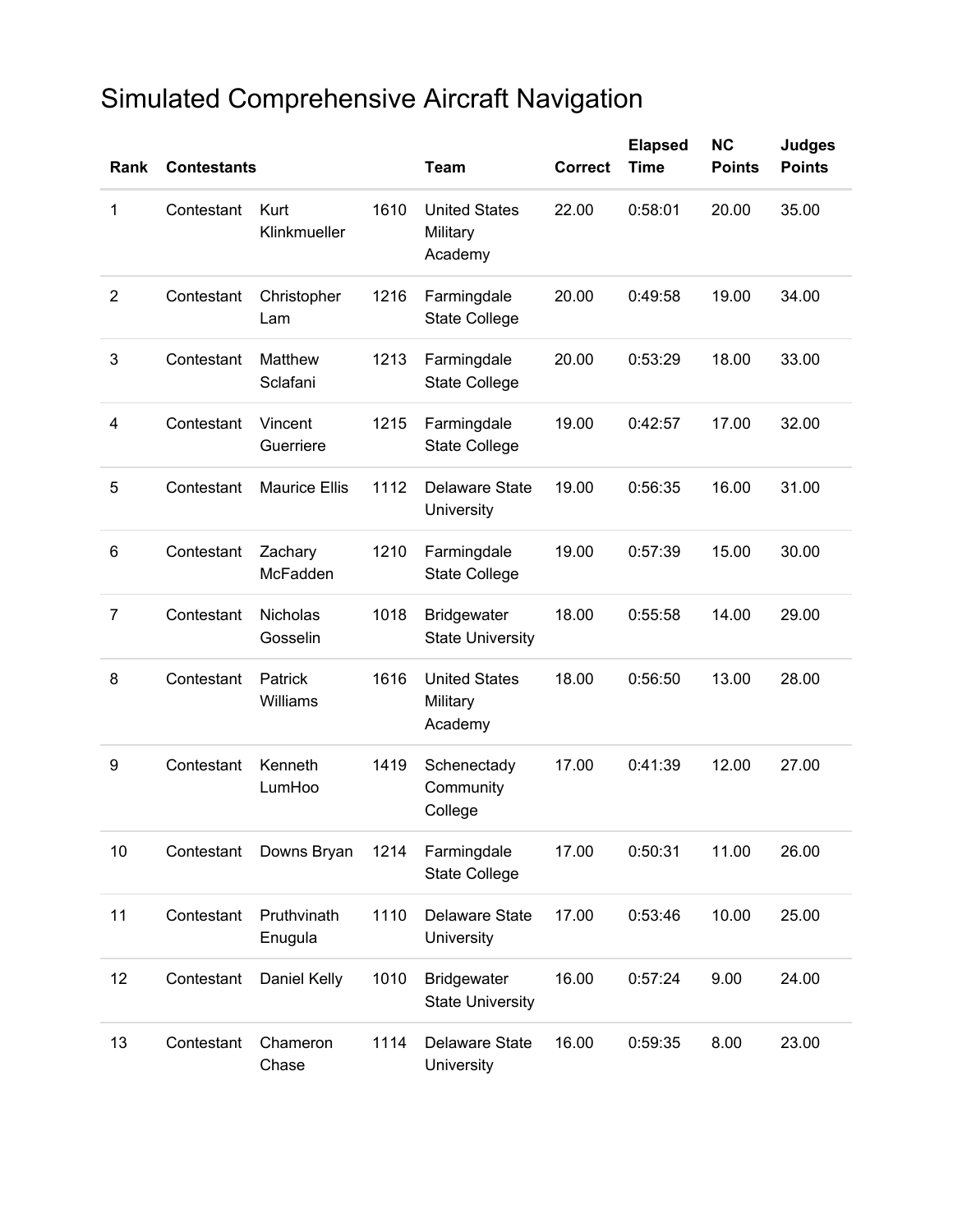| Rank | <b>Contestants</b> |                         |      | <b>Team</b>                                           | <b>Correct</b> | <b>Elapsed</b><br><b>Time</b> | <b>NC</b><br><b>Points</b> | <b>Judges</b><br><b>Points</b> |
|------|--------------------|-------------------------|------|-------------------------------------------------------|----------------|-------------------------------|----------------------------|--------------------------------|
| 14   | Contestant         | John Panetta            | 1021 | <b>Bridgewater</b><br><b>State University</b>         | 15.00          | 0:50:12                       | 7.00                       | 22.00                          |
| 15   | Contestant         | Paul scherry            | 1111 | <b>Delaware State</b><br>University                   | 15.00          | 0:59:46                       | 6.00                       | 21.00                          |
| 16   | Contestant         | <b>Bradley Dill</b>     | 1017 | <b>Bridgewater</b><br><b>State University</b>         | 14.00          | 0:40:01                       | 5.00                       | 20.00                          |
| 17   | Contestant         | Taylor<br>Boylan        | 1613 | <b>United States</b><br>Military<br>Academy           | 14.00          | 0:43:45                       | 4.00                       | 19.00                          |
| 18   | Contestant         | <b>Brendan</b><br>Flynn | 1517 | <b>United States</b><br><b>Coast Guard</b><br>Academy | 14.00          | 0:57:42                       | 3.00                       | 18.00                          |
| 19   | Contestant         | Justin<br>Krasinski     | 1310 | Rensselaer<br>Polytechnic<br>Institute                | 13.00          | 0:38:40                       | 2.00                       | 17.00                          |
| 20   | Contestant         | Frederick<br>Hole       | 1319 | Rensselaer<br>Polytechnic<br>Institute                | 13.00          | 0:52:05                       | 1.00                       | 16.00                          |
| 21   | Contestant         | Keith Holmes            | 1514 | <b>United States</b><br><b>Coast Guard</b><br>Academy | 13.00          | 0:53:12                       | 0.00                       | 15.00                          |
| 22   | Contestant         | Alaina<br>Kappner       | 1611 | <b>United States</b><br>Military<br>Academy           | 13.00          | 0:55:10                       | 0.00                       | 14.00                          |
| 23   | Contestant         | Shannon<br>Diaz         | 1116 | <b>Delaware State</b><br>University                   | 13.00          | 0:58:36                       | 0.00                       | 13.00                          |
| 24   | Contestant         | <b>Andrew Sit</b>       | 1311 | Rensselaer<br>Polytechnic<br>Institute                | 12.00          | 0:38:56                       | 0.00                       | 12.00                          |
| 25   | Contestant         | Justin<br>Weinstein     | 1318 | Rensselaer<br>Polytechnic<br>Institute                | 12.00          | 0:39:06                       | 0.00                       | 11.00                          |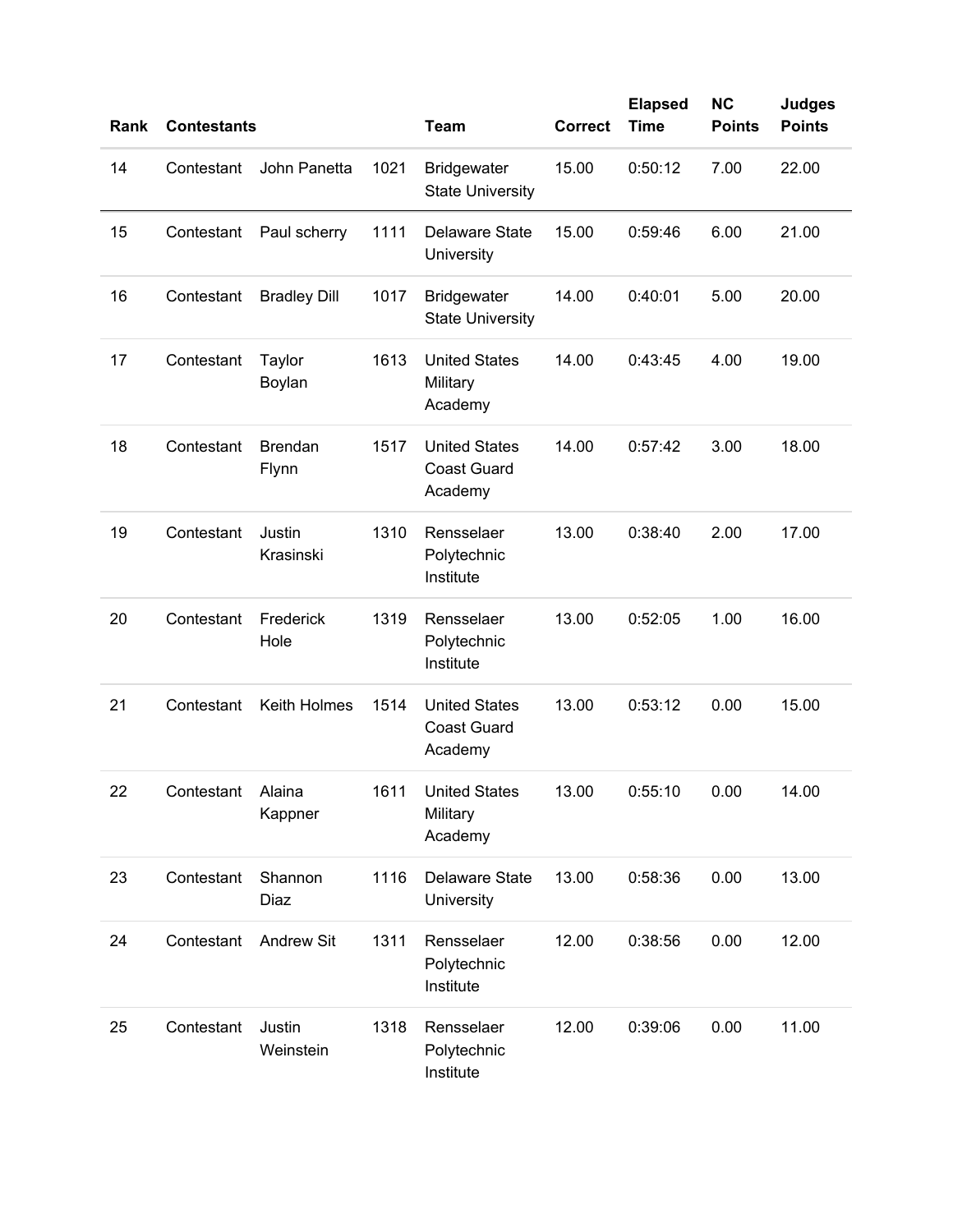| Rank | <b>Contestants</b> |                          |      | <b>Team</b>                                           | <b>Correct</b> | <b>Elapsed</b><br><b>Time</b> | <b>NC</b><br><b>Points</b> | <b>Judges</b><br><b>Points</b> |
|------|--------------------|--------------------------|------|-------------------------------------------------------|----------------|-------------------------------|----------------------------|--------------------------------|
| 26   | Contestant         | Shannon<br>Moulton       | 1011 | <b>Bridgewater</b><br><b>State University</b>         | 12.00          | 0:51:22                       | 0.00                       | 10.00                          |
| 27   | Contestant         | Caleb<br>Teachout        | 1513 | <b>United States</b><br><b>Coast Guard</b><br>Academy | 12.00          | 0:52:45                       | 0.00                       | 9.00                           |
| 28   | Contestant         | Ashley<br>Sandquist      | 1518 | <b>United States</b><br><b>Coast Guard</b><br>Academy | 12.00          | 1:00:00                       | 0.00                       | 8.00                           |
| 29   | Contestant         | Katherine<br>Lundberg    | 1312 | Rensselaer<br>Polytechnic<br>Institute                | 11.00          | 0:43:25                       | 0.00                       | 7.00                           |
| 30   | Contestant         | Michael<br>Herbert       | 1614 | <b>United States</b><br>Military<br>Academy           | 11.00          | 0:43:45                       | 0.00                       | 6.00                           |
| 31   | Contestant         | Cory<br>Creswell         | 1516 | <b>United States</b><br><b>Coast Guard</b><br>Academy | 11.00          | 0:48:27                       | 0.00                       | 5.00                           |
| 32   | Contestant         | Perry Legg               | 1416 | Schenectady<br>Community<br>College                   | 11.00          | 0:53:54                       | 0.00                       | 4.00                           |
| 33   | Contestant         | Christopher<br>Pinkowski | 1418 | Schenectady<br>Community<br>College                   | 9.00           | 0:39:19                       | 0.00                       | 3.00                           |
| 34   | Contestant         | Kyle<br>Anderson         | 1415 | Schenectady<br>Community<br>College                   | 8.00           | 0:51:20                       | 0.00                       | 2.00                           |
| 35   | Contestant         | Kody Bruno               | 1420 | Schenectady<br>Community<br>College                   | 7.00           | 1:00:00                       | 0.00                       | 1.00                           |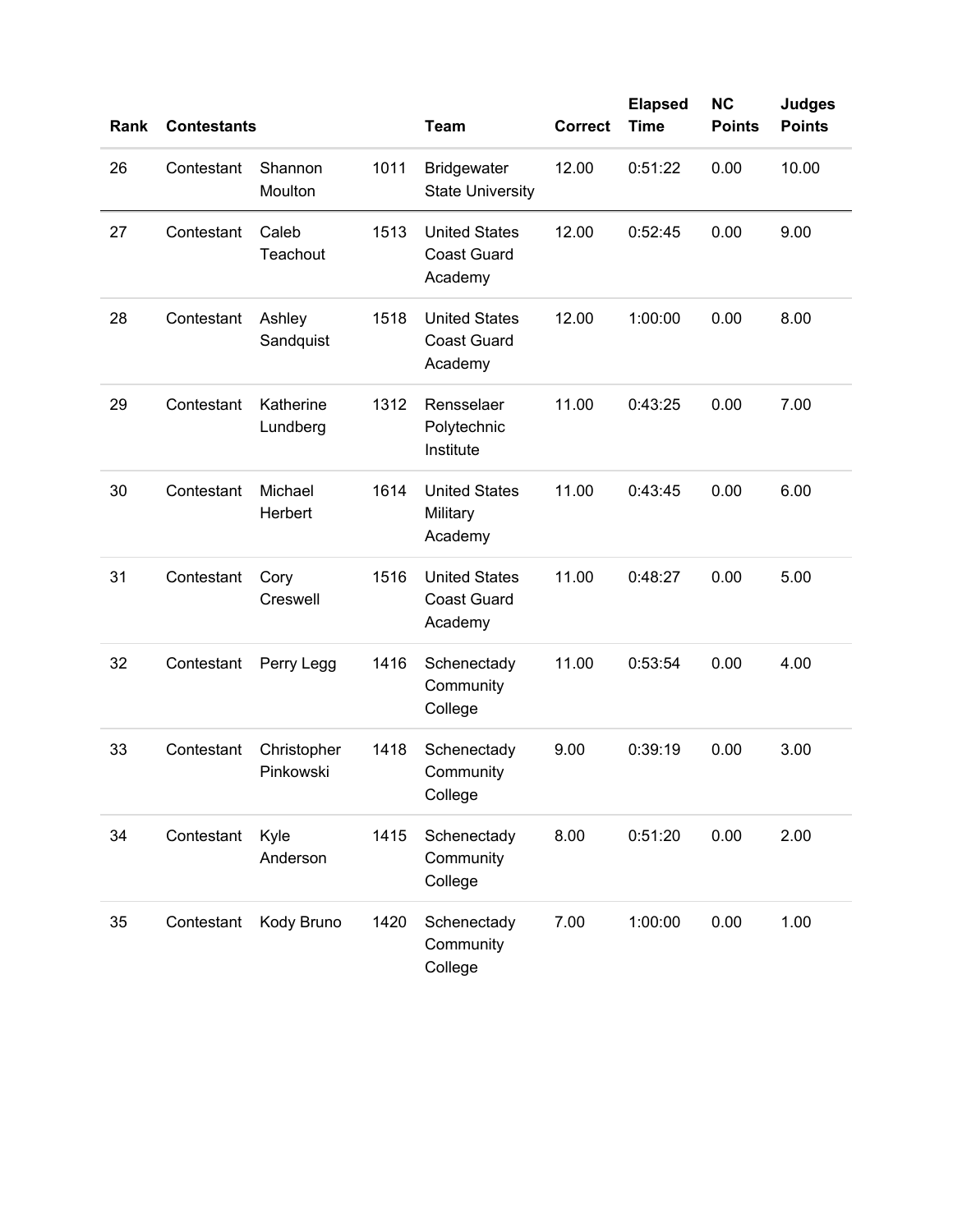Top Pilot

| Rank             | <b>Contestant</b>        |      | <b>Team</b>                                      | <b>Total</b><br><b>Points</b> | <b>First Tie</b><br><b>Break</b><br>(Computer<br>Accuracy) | <b>Second Tie</b><br><b>Break (Aircraft</b> | <b>Third Tie</b><br><b>Break</b><br>(Message |
|------------------|--------------------------|------|--------------------------------------------------|-------------------------------|------------------------------------------------------------|---------------------------------------------|----------------------------------------------|
|                  |                          |      |                                                  |                               |                                                            | <b>Recognition)</b>                         | Drop)                                        |
| $\mathbf 1$      | Justin<br>Krasinski      | 1310 | Rensselaer<br>Polytechnic<br>Institute           | 136.00                        | 4.00                                                       | 12.00                                       | 0.00                                         |
| $\overline{c}$   | Matthew<br>Sclafani      | 1213 | Farmingdale<br><b>State College</b>              | 112.00                        | 2.00                                                       | 0.00                                        | 0.00                                         |
| 3                | Kurt<br>Klinkmueller     | 1610 | <b>United States</b><br>Military<br>Academy      | 110.00                        | 20.00                                                      | 10.00                                       | 2.00                                         |
| 4                | Downs<br><b>Bryan</b>    | 1214 | Farmingdale<br><b>State College</b>              | 109.00                        | 19.00                                                      | 0.00                                        | 12.00                                        |
| 5                | Patrick<br>Williams      | 1616 | <b>United States</b><br>Military<br>Academy      | 71.00                         | 15.00                                                      | 0.00                                        | 0.00                                         |
| 6                | Daniel Kelly             | 1010 | <b>Bridgewater</b><br><b>State</b><br>University | 71.00                         | 0.00                                                       | 0.00                                        | 0.00                                         |
| 7                | Shannon<br>Diaz          | 1116 | Delaware<br><b>State</b><br>University           | 65.00                         | 0.00                                                       | 4.00                                        | 0.00                                         |
| 8                | Chameron<br>Chase        | 1114 | Delaware<br>State<br>University                  | 64.00                         | 0.00                                                       | 0.00                                        | 9.50                                         |
| $\boldsymbol{9}$ | Christopher<br>Pinkowski | 1418 | Schenectady<br>Community<br>College              | 56.00                         | 0.00                                                       | 0.00                                        | 0.00                                         |
| 10               | Samuel Diaz              | 1212 | Farmingdale<br><b>State College</b>              | 53.00                         | 16.00                                                      | 5.00                                        | 0.00                                         |
| 11               | Alaina<br>Kappner        | 1611 | <b>United States</b><br>Military<br>Academy      | 50.00                         | 14.00                                                      | 0.00                                        | 0.00                                         |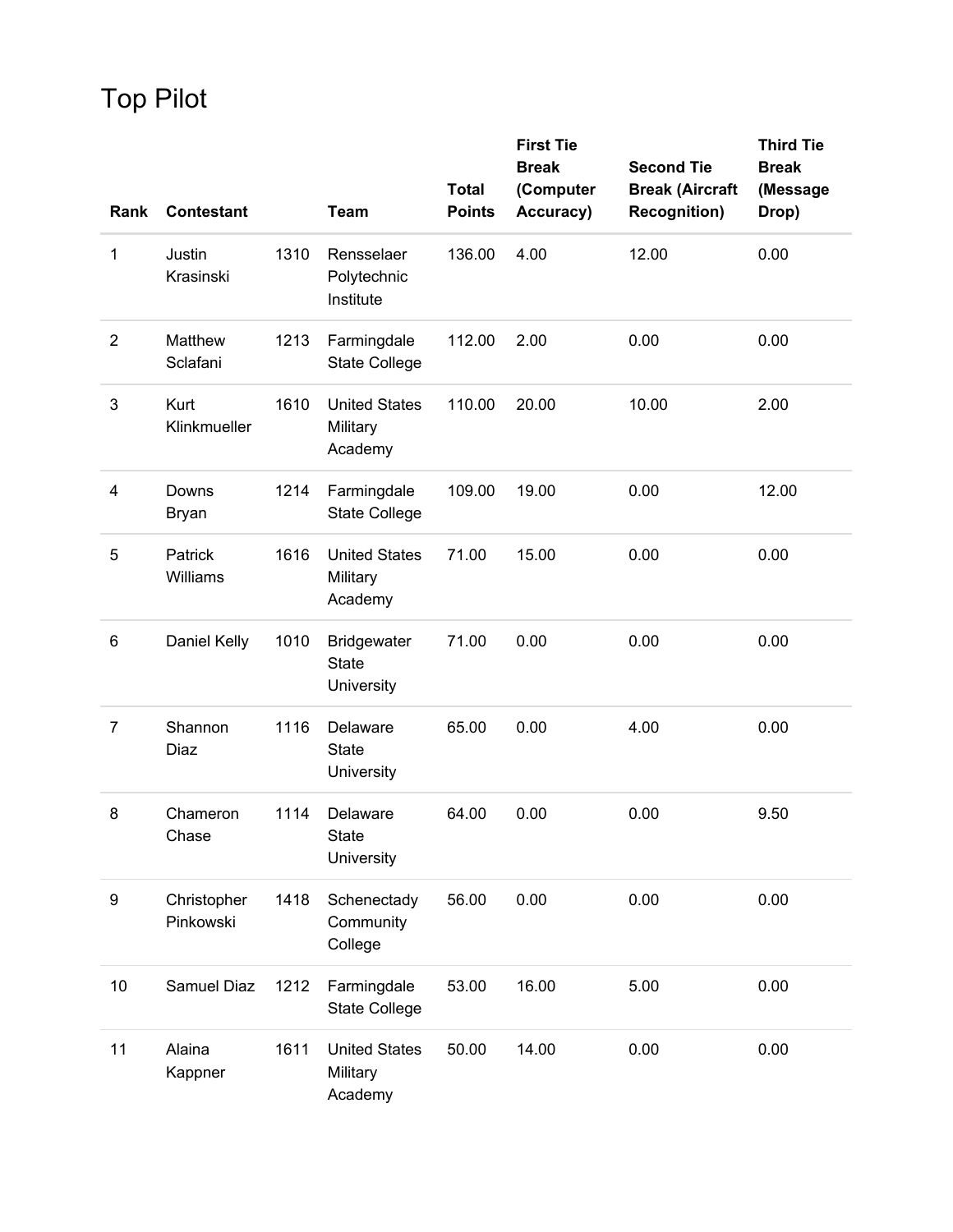| Rank | <b>Contestant</b> |      | Team                                      | <b>Total</b><br><b>Points</b> | <b>First Tie</b><br><b>Break</b><br>(Computer<br>Accuracy) | <b>Second Tie</b><br><b>Break (Aircraft</b><br><b>Recognition</b> ) | <b>Third Tie</b><br><b>Break</b><br>(Message)<br>Drop) |
|------|-------------------|------|-------------------------------------------|-------------------------------|------------------------------------------------------------|---------------------------------------------------------------------|--------------------------------------------------------|
| 12   | Jared<br>Samost   | 1016 | <b>Bridgewater</b><br>State<br>University | 44.00                         | 0.00                                                       | 7.00                                                                | 0.00                                                   |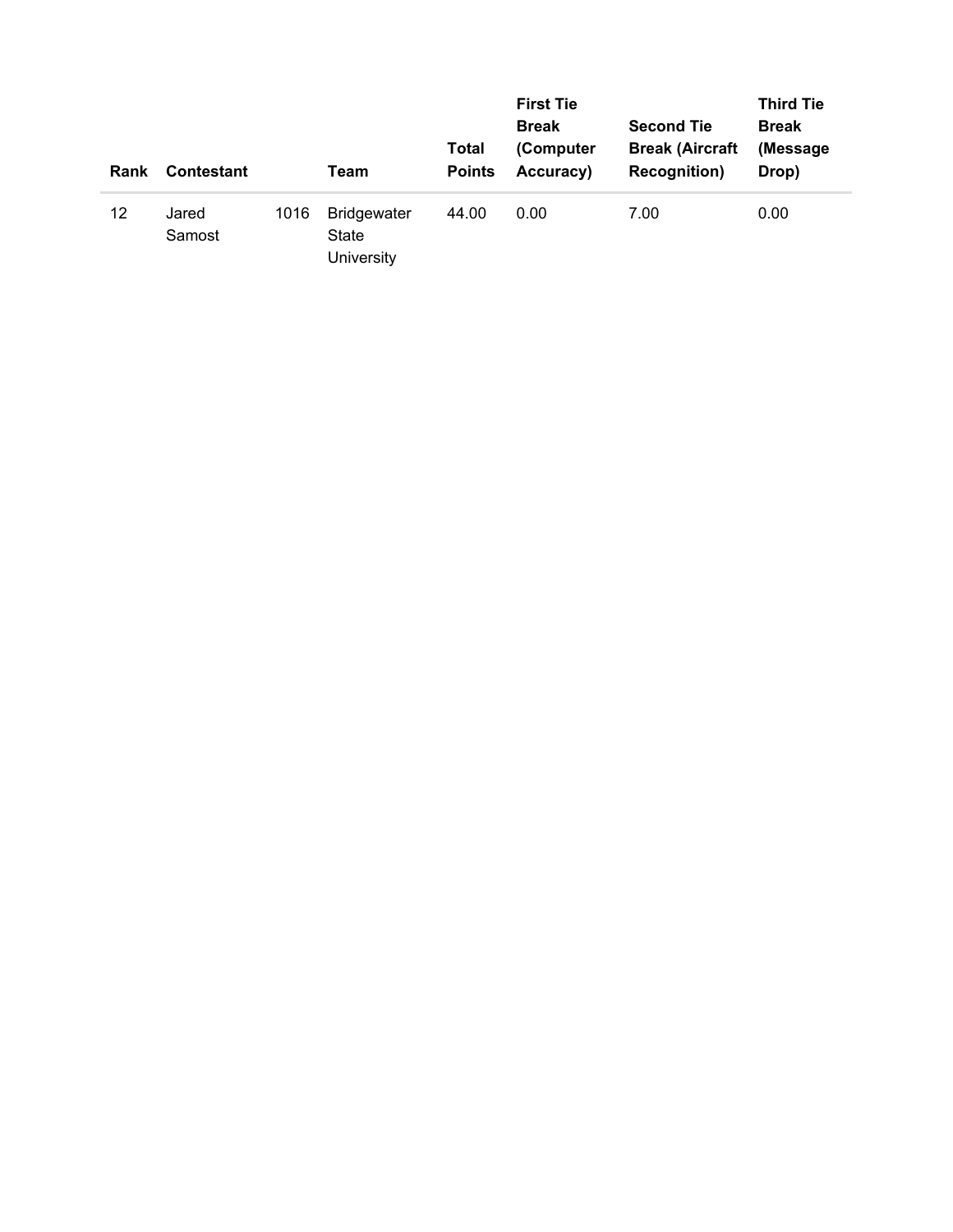## Top Scoring Contestant

| Rank           | <b>Contestant</b>        |      | <b>Team</b>                          | <b>Points</b> |
|----------------|--------------------------|------|--------------------------------------|---------------|
| 1              | Justin Krasinski         | 1310 | Rensselaer Polytechnic Institute     | 152.00        |
| $\overline{2}$ | Kurt Klinkmueller        | 1610 | United States Military Academy       | 142.00        |
| 3              | Downs Bryan              | 1214 | Farmingdale State College            | 140.00        |
| 4              | <b>Vincent Guerriere</b> | 1215 | Farmingdale State College            | 118.00        |
| 5              | <b>Matthew Sclafani</b>  | 1213 | Farmingdale State College            | 114.00        |
| 6              | Zachary McFadden         | 1210 | Farmingdale State College            | 93.00         |
| $\overline{7}$ | <b>Patrick Williams</b>  | 1616 | United States Military Academy       | 86.00         |
| 8              | <b>Frederick Hole</b>    | 1319 | Rensselaer Polytechnic Institute     | 77.00         |
| 8              | Sang Sung                | 1211 | Farmingdale State College            | 77.00         |
| 10             | Samuel Diaz              | 1212 | Farmingdale State College            | 74.00         |
| 11             | <b>Chameron Chase</b>    | 1114 | <b>Delaware State University</b>     | 73.50         |
| 12             | <b>Bradley Dill</b>      | 1017 | <b>Bridgewater State University</b>  | 73.00         |
| 13             | Daniel Kelly             | 1010 | <b>Bridgewater State University</b>  | 71.00         |
| 14             | Paul scherry             | 1111 | <b>Delaware State University</b>     | 70.00         |
| 15             | <b>Shannon Diaz</b>      | 1116 | <b>Delaware State University</b>     | 69.00         |
| 16             | Michael Herbert          | 1614 | United States Military Academy       | 65.00         |
| 17             | Alaina Kappner           | 1611 | United States Military Academy       | 64.00         |
| 18             | Christopher Pinkowski    | 1418 | <b>Schenectady Community College</b> | 56.00         |
| 19             | Shaun Norman             | 1412 | <b>Schenectady Community College</b> | 54.00         |
| 20             | <b>Jared Samost</b>      | 1016 | <b>Bridgewater State University</b>  | 51.00         |
| 21             | Daeshawn Rose            | 1115 | <b>Delaware State University</b>     | 49.00         |
| 22             | Keith Holmes             | 1514 | United States Coast Guard Academy    | 47.00         |
| 23             | <b>Cameron Rhodes</b>    | 1012 | <b>Bridgewater State University</b>  | 45.00         |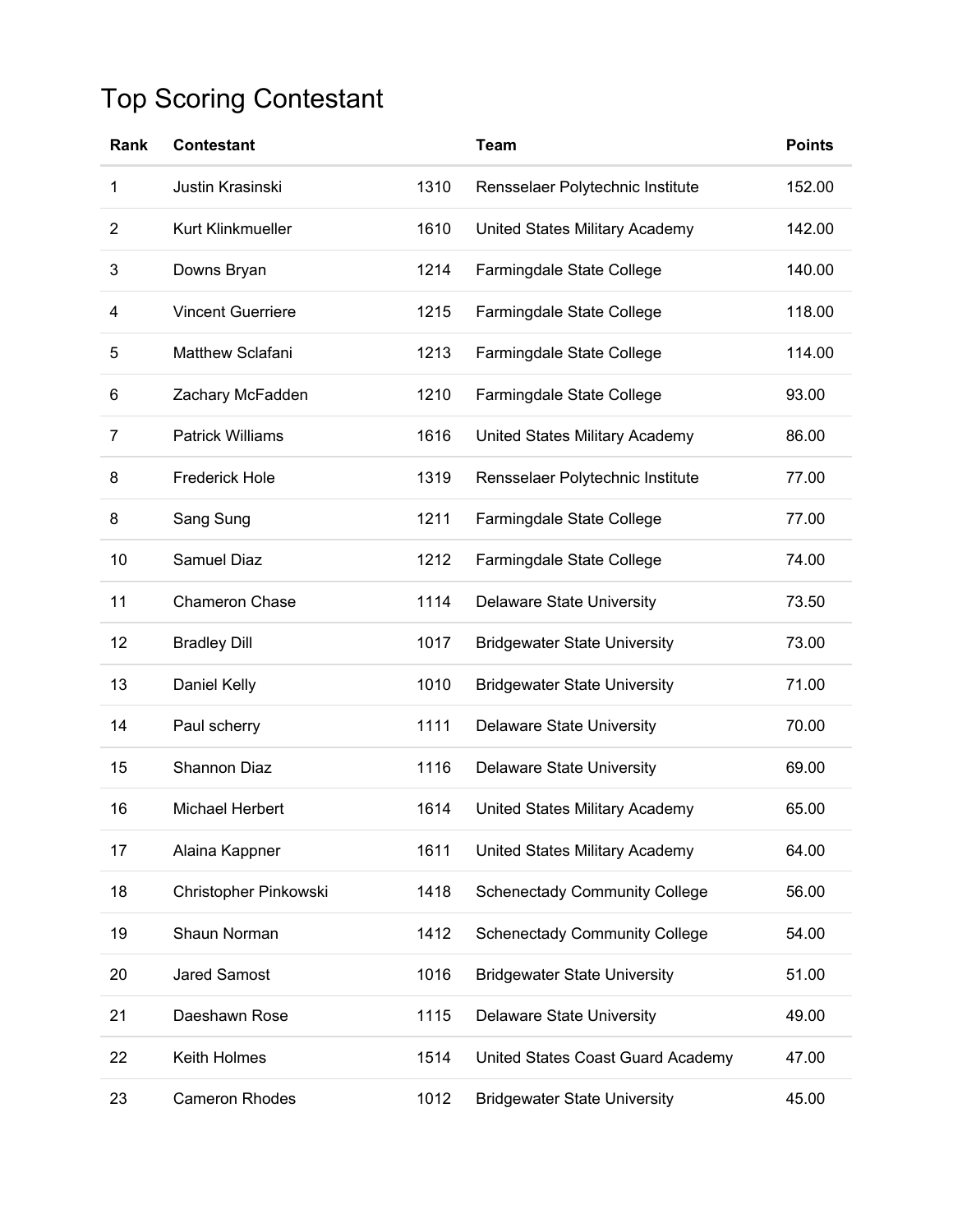| Rank | <b>Contestant</b>       |      | <b>Team</b>                          | <b>Points</b> |
|------|-------------------------|------|--------------------------------------|---------------|
| 24   | Jonathan Dzwonek        | 1020 | <b>Bridgewater State University</b>  | 35.50         |
| 25   | Christopher Lam         | 1216 | Farmingdale State College            | 34.00         |
| 26   | <b>Maurice Ellis</b>    | 1112 | <b>Delaware State University</b>     | 31.00         |
| 27   | Pruthvinath Enugula     | 1110 | <b>Delaware State University</b>     | 30.00         |
| 28   | <b>Thomas Dalton</b>    | 1512 | United States Coast Guard Academy    | 27.00         |
| 28   | Jared Lloyd             | 1022 | <b>Bridgewater State University</b>  | 27.00         |
| 30   | <b>William Arters</b>   | 1118 | <b>Delaware State University</b>     | 25.00         |
| 30   | Kenneth LumHoo          | 1419 | <b>Schenectady Community College</b> | 25.00         |
| 30   | <b>Derek Powers</b>     | 1615 | United States Military Academy       | 25.00         |
| 30   | Kody Bruno              | 1420 | <b>Schenectady Community College</b> | 25.00         |
| 34   | Kyle Anderson           | 1415 | <b>Schenectady Community College</b> | 24.00         |
| 35   | Nicholas Gosselin       | 1018 | <b>Bridgewater State University</b>  | 23.00         |
| 36   | <b>Tevin Williamson</b> | 1113 | <b>Delaware State University</b>     | 22.00         |
| 36   | <b>Taylor Boylan</b>    | 1613 | United States Military Academy       | 22.00         |
| 38   | Perry Legg              | 1416 | <b>Schenectady Community College</b> | 20.00         |
| 39   | Amad Shammo             | 1117 | <b>Delaware State University</b>     | 19.00         |
| 40   | <b>Wandel Perez</b>     | 1411 | <b>Schenectady Community College</b> | 18.00         |
| 41   | John Panetta            | 1021 | <b>Bridgewater State University</b>  | 17.00         |
| 41   | <b>Cory Creswell</b>    | 1516 | United States Coast Guard Academy    | 17.00         |
| 43   | Dominic Clark           | 1612 | United States Military Academy       | 16.00         |
| 43   | <b>Ashley Sandquist</b> | 1518 | United States Coast Guard Academy    | 16.00         |
| 45   | Caleb Teachout          | 1513 | United States Coast Guard Academy    | 14.00         |
| 46   | <b>Shannon Moulton</b>  | 1011 | <b>Bridgewater State University</b>  | 13.00         |
| 47   | Ryan Hackett            | 1023 | <b>Bridgewater State University</b>  | 10.00         |